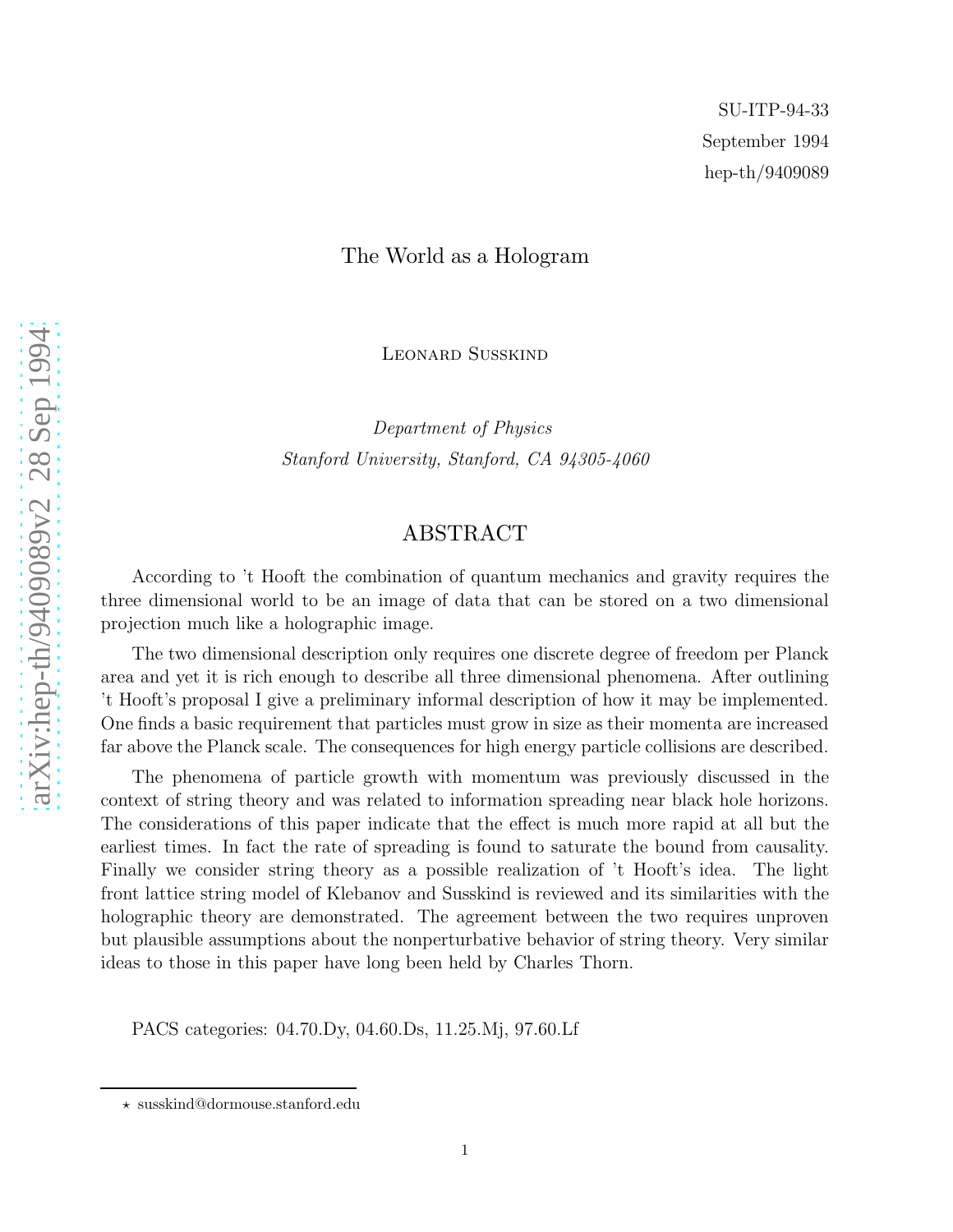# 1. Counting Degrees of Freedom

Most physicists believe that the degrees of freedom of the world consist of fields filling space. Some theorists believe that this may be an overestimate and that a small distance cutoff will be required in order to make sense of quantum gravity. According to this philosophy the world is about as rich in structure as a three dimensional discrete lattice theory with a spacing of order the the Planck length. In this paper I will follow 't Hooft and argue for a far more radical decrease in the number of degrees of freedom. Instead of a three dimensional lattice, a full description of nature requires only a two dimensional lattice at the spatial boundaries of the world. In a certain sense the world is two dimensional and not three dimensional as previously supposed. The view I will describe combines the ideas of Gerard 't Hooft [1], Charles Thorn [2] and myself [3] and rests on the profound insights of Jacob Bekenstein concerning the maximum entropy of a region of space [4]. I have made an effort to keep the equations as few and simple as possible in order to not obscure the underlying physical concepts. The reader will find technical details and equations in the quoted references.

Let us temporarily suppose the world is a 3 dimensional lattice of spin like degrees of freedom. For definiteness assume the lattice spacing is the Planck length  $l_p$  and that each site is equipped with a spin which can be in one of two states. For example a lattice fermion field theory would be of this type. Now consider the number of distinct orthogonal quantum states in a region of space of volume V.

$$
N(V) = 2^n \tag{1.1}
$$

Where *n* is the number of sites in V. The logarithm of  $N(V)$  is the maximum possible entropy in  $V$  and satisfies

$$
\log N(V) = n \log 2 = V \log 2 / l_p^3 \tag{1.2}
$$

More generally one expects that if the energy density is bounded then the maximum entropy is proportional to the volume of space. It is hard to avoid this conclusion in any theory in which the laws of nature are reasonably local. Nevertheless there is good reason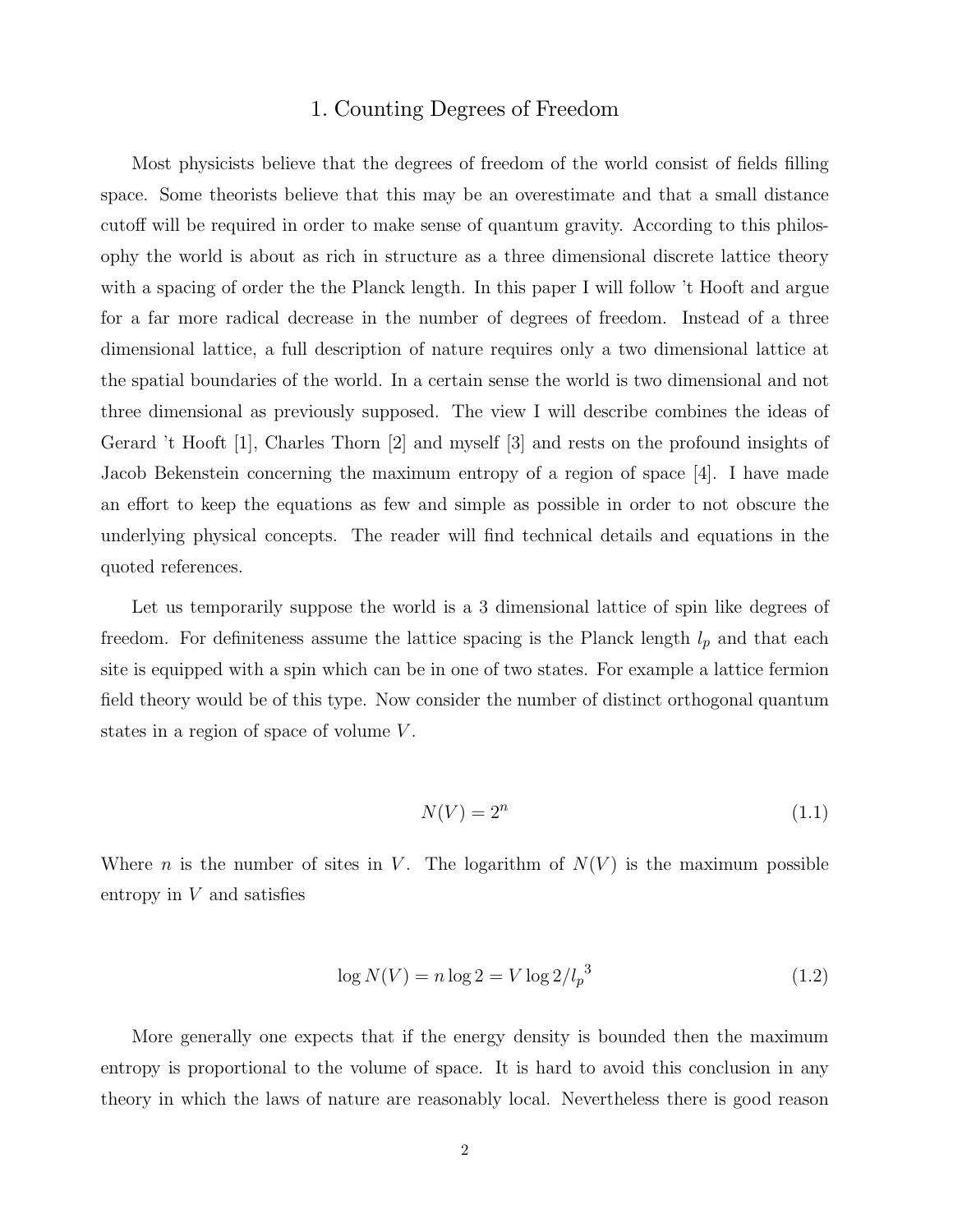to believe that the correct result in the quantum theory of gravity is that the maximum entropy is proportional to the area and not the volume of the region. The argument is due to Bekenstein and goes as follows.

Most of the states described in eq.  $(1.2)$  have energy so large that a black hole would form with a size larger than V. Furthermore the entropy of a black hole is given by the Bekenstein Hawking formula

$$
S = \frac{area}{l_p^2} \log 2 = \frac{area}{4G} \tag{1.3}
$$

Now suppose a region of space inside  $V$  was found to have an entropy in excess of the entropy of a black hole just big enough to fit in  $V$  but with smaller energy. By throwing in additional matter such black hole could be formed. Since the entropy of the black hole would be smaller than the original entropy the second law would be violated. Bekenstein concludes that the maximum entropy of the region V is given not by eq.(1.2) but by eq.(1.3). 't Hooft has proposed a very radical interpretation of Bekenstein's observation [1]. According to 't Hooft it must be possible to describe all phenomena within V by a set of degrees of freedom which reside on the surface bounding  $V$ . The number of degrees of freedom should be no larger than that of a two dimensional lattice with approximately one binary degree of freedom per Planck area. In other words the world is in a certain sense a two dimensional lattice of spins.

't Hooft further imagines that in the limit of a very large region the bounding surface can be taken to be a flat plane at infinity. In some way, the phenomena taking place in three dimensional space can be projected onto a distant "viewing screen" with no loss of information. In what follows I will refer to such a two dimensional surface as a "screen" and its discrete lattice sites as "pixels". A pixel can only store one bit of information and is therefore either lit or dark. 't Hooft has made the analogy with a hologram which stores a three dimensional image on a two dimensional film. As in the case of the hologram the flat two dimensional image must be rich enough to code the full rotationally invariant description of three dimensional objects.

Another completely different line of reasoning leads to the conclusion that the world is two dimensional. Klebanov and I [5] and independently Charles Thorn [2] have discovered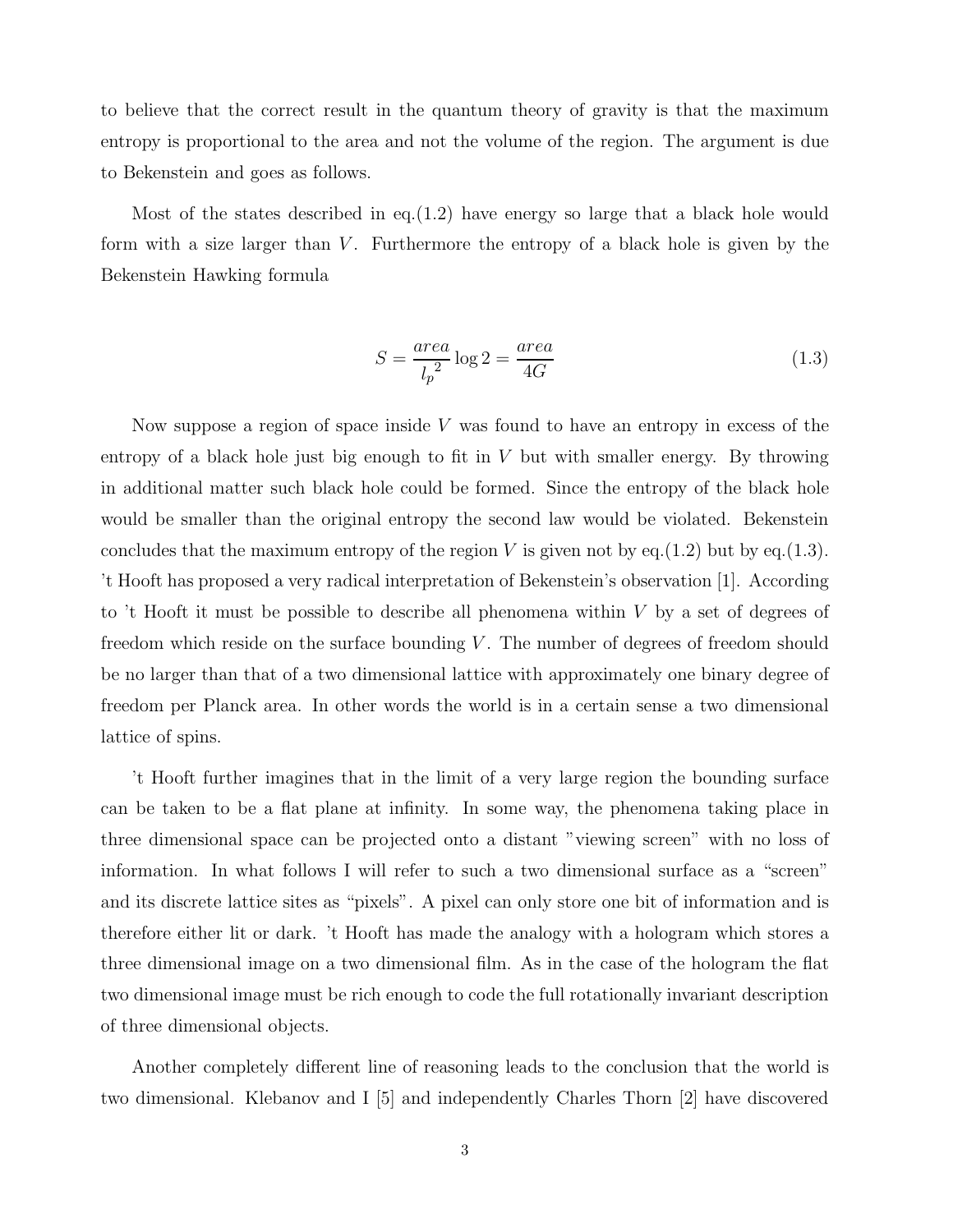that string theory in the light front gauge has the form of a two plus one dimensional theory with no explicit mention of a longitudinal direction. In the work of Klebanov and myself the transverse two dimensional space is taken to be a discrete lattice with no continuum limit required. Thus we find similarities between string theory and 't Hooft's holographic idea. In this paper I will describe both viewpoints and explain their relationship. We will find that with one plausible assumption about the nonperturbative behavior of super string theory, it is an exact realization of the holographic world.

The mapping between 3+1 dimensional events and their image on the distant screen can be qualitatively described in semiclassical terms but the reader should keep in mind that the full description is necessarily quantum mechanical. We will begin with static configurations. I will assume that all matter is composed of elementary structureless constituents that I will call partons. Bits might be a better term but I will save it to denote the unit of information. The presence of a parton is represented on the screen by projecting it according to the following rule. Take light rays which pass through the screen at right angles to the screen. Among these light rays, one will pass through the location of the parton as in fig.[1].



FIGURE 1. A single parton being projected to the screen

By this means the location  $x_m$  is mapped to a point  $X_\perp$ . If the screen is oriented perpendicular to the z axis then the image on the screen is a point  $[X, Y]$ . We will say that the presence of the parton is recorded by lighting the pixel at  $[X, Y]$ . we want to show that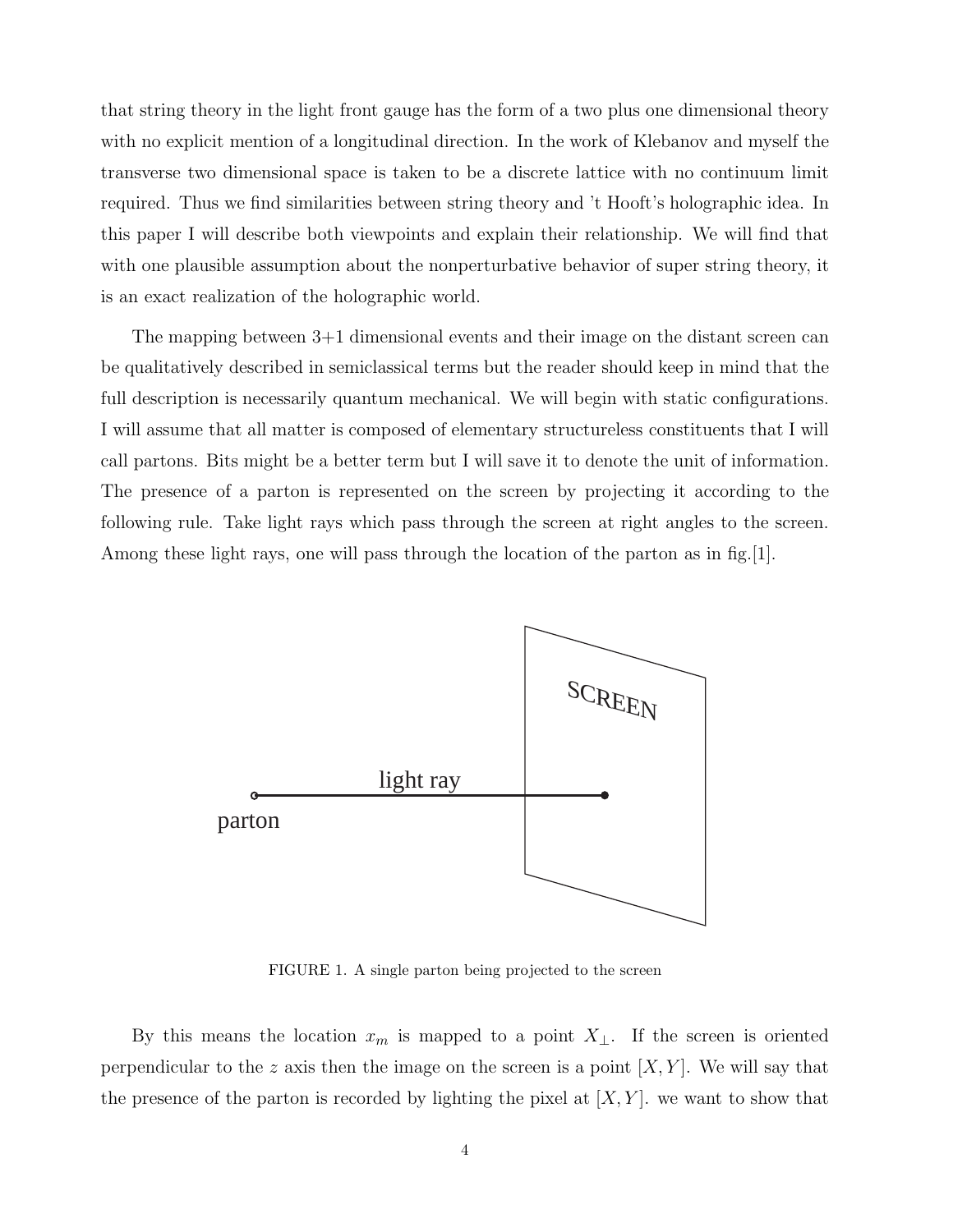no distribution of matter will ever require more than one bit of information per Planck area on the screen. Let us begin with a maximally dense object, a black hole. It will be assumed that the entropy is found on the horizon and that no more than one bit per Planck area can stored there. Now map the horizon to the screen according to the aforementioned rule. The result is shown in fig.[2].



FIGURE 2.A black hole projected to the screen

The image on the screen is a disc whose area is comparable to that of the horizon. We wish to know whether an area element on the screen is larger or smaller than the corresponding element on the horizon. If it is smaller, the information density on the screen must exceed the bound of one bit per Planck area. That this does not happen is insured by the standard focusing theorem of general relativity  $[6]$ . If a is the area of a bundle of light rays then the focusing theorem states that the second derivative of  $\sqrt{a}$  with respect to an appropriate path parameter is always zero or negative. Because the light rays in question all intersect the screen parallel to the z axis the path derivative vanishes at the screen. Since the second derivative is negative the area element at the horizon is smaller than at the screen.

Let us now try to increase the area density of information by hiding a second black hole behind the first. We will find ourselves frustrated by the lensing property of the original black hole. We find the image of the second hole forming a ring around the first as in fig.[3].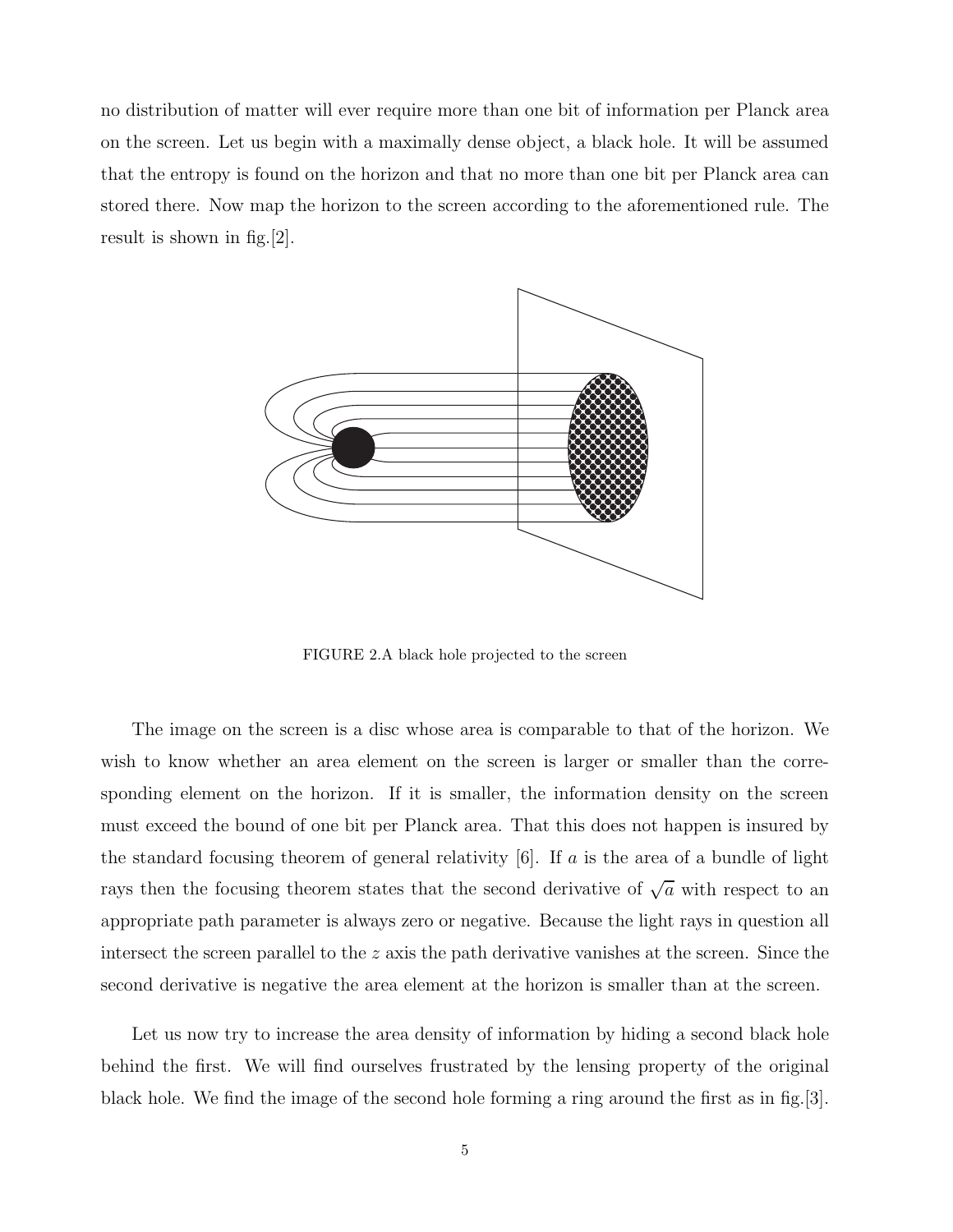

FIGURE 3. You can't hide behind a black hole. The shaded areas represent the region occupied by light rays from the screen to the black holes.

Again the focusing theorem insures that the density in the ring does not exceed the bound. It is interesting to consider the sequence of images that would result from slowly passing the first black hole in front of the second in an attempt to eclipse it. This is shown in fig.  $[4]$ .



FIGURE 4. One black hole passes behind another

The images behave as if they were formed of an incompressible fluid.

The image of a parton on the screen will generally not be unique in which case there will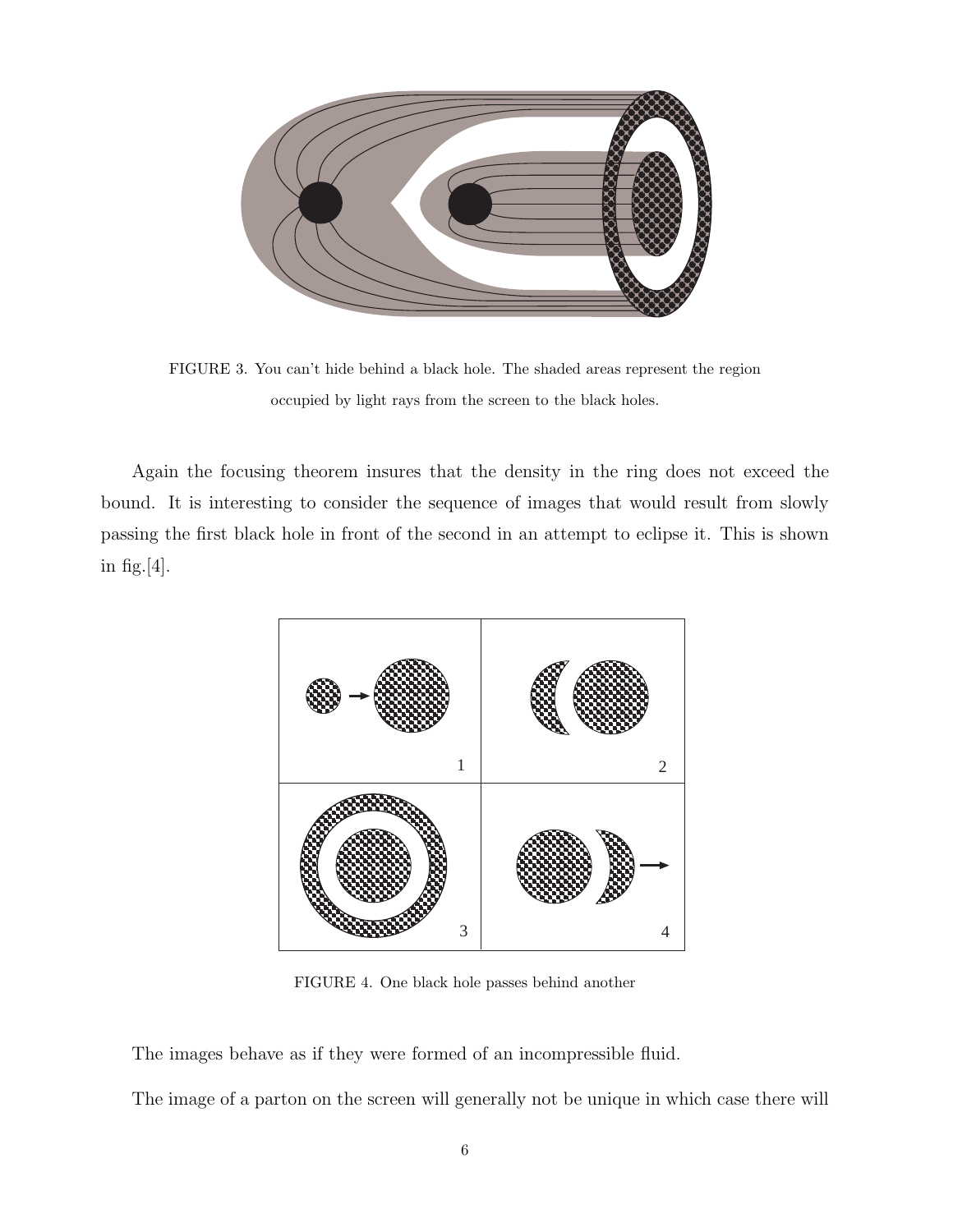be more than one ray from the parton to the screen which satisfies the criteria for defining an image. In this case we will assume that the state of the screen is a quantum superposition. The image of the parton can be in any one of the possible locations.

As another example consider a long column of length L and radius R. The axis of the column is oriented along the z direction. We would like to fill the column with as large an entropy as possible at the minimum cost in energy so as to minimize the focusing effects of its gravitational field. Therefore we fill it with massless quanta of minimum energy. The minimum energy of such a quantum is of order  $1/R$ . Let the number of such quanta be of order N. The maximum number of bits of information that can be stored in this manner is also of order N. Let us suppose that the column density of information just saturates the bound of 1 bit per Planck area.

$$
N/R^2 \sim 1/l_p^2 \sim 1/G\tag{1.4}
$$

The total energy in the column is

$$
E_{total} \approx R/l_p^2 \tag{1.5}
$$

and the energy per unit length is

$$
E_{total}/L \approx R/LG \tag{1.6}
$$

Assume the image of the column forms a disc with radius  $\sim R$ . We wish to ask where the image of a point behind the column would be located. In particular, does it lie outside the dense image of the column? To answer this, we consider a light ray originating at the screen at a radius a bit larger than  $R$ . The ray propagates under the gravitational influence of of the column and is thus bent toward the axis. A simple calculation shows that the ray will intersect the axis approximately at the end of the column. This is consistent with the requirement that matter placed behind the column will cast its image beyond the dense disc of the column.

Let us now relax the requirement that the three dimensional world is static. Instead of coding a point of space on the screen we want to code an event  $(x, t)$ . As before we use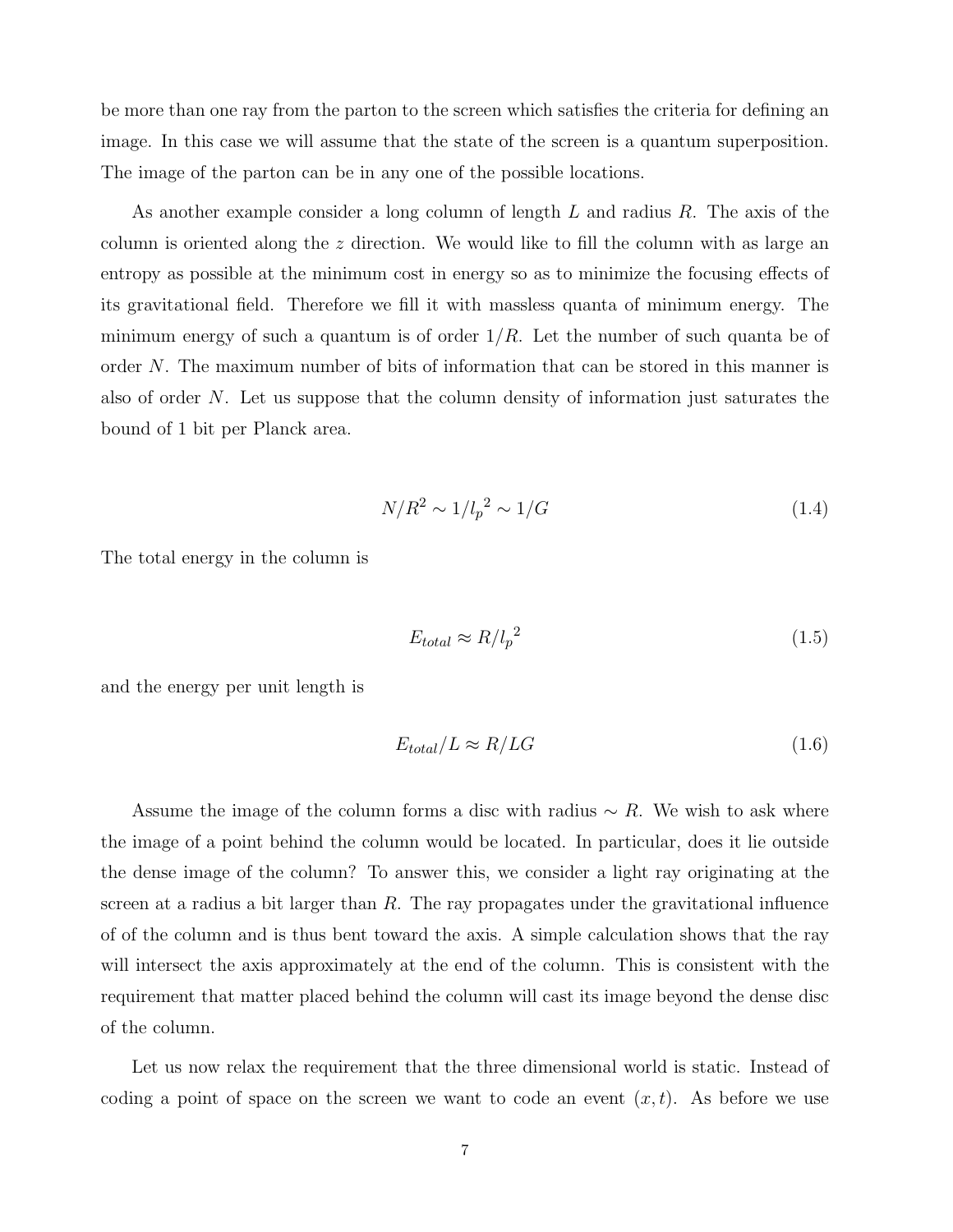light rays passing through the event and intersecting the screen at right angles. Consider a single instant of time at the screen. All the perpendicular light rays which hit the screen at that instant form a three dimensional "light front". We may introduce a set of light front coordinates by gauge fixing the metric of space-time to have the form

$$
ds^{2} = g_{+-}dx^{+}dx^{-} + g_{+i}dx^{+}dx^{i} + g_{ij}dx^{i}dx^{j}
$$
\n(1.7)

where the components  $x^i$  refer to transverse space and  $(x^+, x^-)$  are light like linear combinations of the time and z coordinates. Assume that at  $x^{-} = \infty$  the metric has the flat form with  $g_{+-} = 1, g_{+i} = 0, g_{ij} = \delta_{ij}$ . We may identify  $x^+ = z + t, x^- = t - z$ . The screen will be identified as the surface  $x^- = \infty$ . The trajectories

$$
x^+ = const
$$

$$
x^i = const \tag{1.8}
$$

are easily seen to be lightlike geodesics and the surface  $x^+ = const$  is a light front. We will follow the standard practice of using  $x^+$  as a time coordinate when doing light front quantization . As we have seen it is also the time at the screen.

The mapping from 3+1 dimensional space to the screen is now especially simple. A point  $x^{\mu} = (x^{+}, x^{-}, x^{i})$  is mapped to the point  $(x^{+}, x^{i})$ . Thus we arrive at the following statement of 't Hooft's holographic principle:

In the light front quantization of quantum gravity, the theory can be formulated with no direct reference to the longitudinal direction  $x^{-}$  and the transverse space may be taken to be a discrete lattice. The lattice is composed of binary pixels with spacing of order the Planck length. We may find it convenient to consider larger lattice spacing and have a larger number of configurations at each site but the net result should be one bit per Planck cell.

The obvious question now arises as to how we code the longitudinal location of a parton. Before addressing this question it is necessary to review light front quantization and the parton concept. These concepts are familiar to people currently working on QCD and originated in work on deep inelastic scattering in the late 60's and early 70's. They are probably not very familiar to people working on black holes and gravitational physics [7].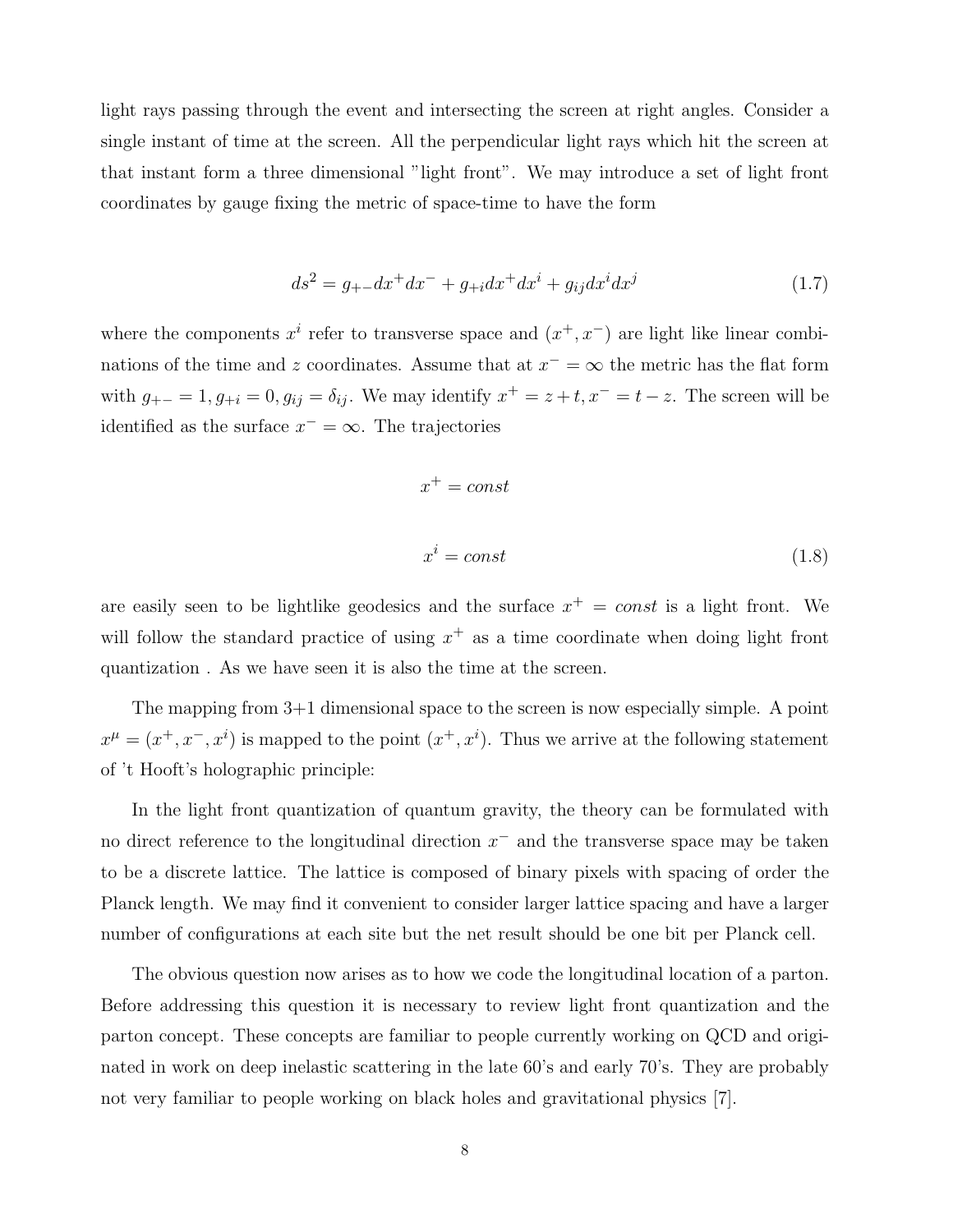# 2. Light Front Quantization and Partons

In this section I will review some very basic concepts of light front quantization for conventional field theories such as QCD. For simplicity I will write the formulae for scalar  $\phi^3$ theory. Light front coordinates are introduced as in eq (1.7) but with the metric chosen flat. The coordinate  $x^+$  is used as a time coordinate. The light like surfaces  $x^+ = const$  play the role of instantaneous spatial hypersurfaces. Partons such as quarks or gluons are described by a transverse position  $X^{\perp}$  or transverse momentum  $Q_{\perp}$  and a positive longitudinal momentum  $p_$ . In addition a parton may carry internal quantum numbers and a spin degree of freedom which I will suppress.

Light front creation and annihilation operators  $a^+(X^{\perp}, k_-)$ ,  $a^-(X^{\perp}, k_-)$  create and annihilate particles in the usual way. The naive (classical) free Hamiltonian has the form

$$
H_0 = \int d^2 P_{\perp} dp_{-} \frac{a^{+}(p)[P_{\perp}^2 + M^2]a^{-}(p)}{2p_{-}} \tag{2.1}
$$

where M is the mass of the parton. Classical interactions take the form

$$
H_I = \lambda \int d^3p \, d^3q \frac{a^+(p)a^+(q)a^-(p+q)F(p_-/q_-)}{\sqrt[(p_-)(q_-)(p_-+q_-)]} + h.c.
$$
 (2.2)

where the functions  $F$  are simple rational functions that depend on the spins of the particles involved. For scalar particles they are constants. In addition there may also be terms with higher powers of the creation and annihilation operators.

The operators  $a^{\pm}$  have canonical commutation or anti-commutation relations

$$
[a^-(p), a^+(q)] = \delta^2(P_\perp - Q_\perp) \delta(p_- - q_-)
$$
\n(2.3)

We will be especially interested in the properties of the theory under longitudinal boosts which act according to

$$
p_{-} \to e^{\omega} p_{-}
$$
  

$$
P_{\perp} \to P_{\perp}
$$
 (2.4)

where  $\omega$  is the hyperbolic boost angle.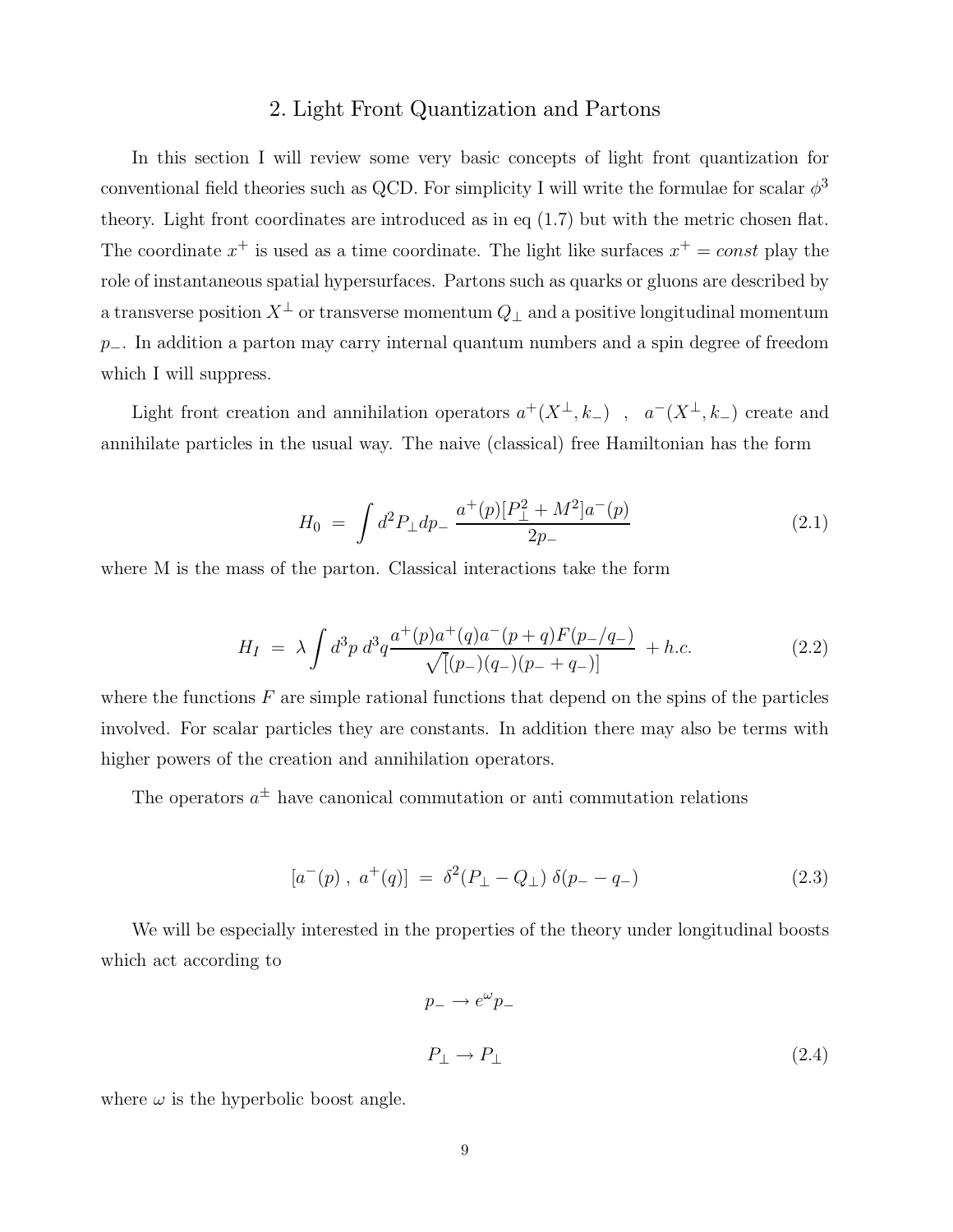The operators  $a^+$ ,  $a^-$  naively transform as

$$
a(P_{\perp}, p_{-}) \rightarrow e^{\frac{\omega}{2}} a(P_{\perp}, e^{\omega} p_{-})
$$
\n
$$
(2.5)
$$

The Hamiltonian transforms as

$$
H \to He^{-\omega} \tag{2.6}
$$

An important advantage of the light front method is that the vacuum is the naive Fock space vacuum annihilated by all the  $a^-$ . On top of this vacuum we erect a space of parton states by acting with the  $a^+$  operators

$$
|k_1 \ k_2.....\rangle = a^+(k_1)a^+(k_2)...|0\rangle \qquad (2.7).
$$

The Hamiltonian acts in this space.

According to the most naive view of the theory the Hamiltonian is the classical one and the eigenvectors are well defined convergent superpositions of Fock space states. Boosting a system along the  $z$  axis is supposed to be straightforward. Each parton momentum transforms according to eq.(2.4). The transformation simply acts as a scale transformation of the longitudinal momentum axis. According to this naive view a longitudinal boost preserves the transverse dimensions of a system and rescales or Lorentz contracts all longitudinal dimensions. However, the correct description is far more complicated due to various kinds of divergences which occur in the theory [8].

The boost problem has a close analogy with the problem of scale invariance in ordinary quantum field theory. Classical scale invariance will usually be destroyed by divergent high frequency effects and even if it is possible to preserve it , the invariance is realized in some anomalous form. For example, fields will have anomalous dimensions which will cause them to transform in a noncanonical manner. Before discussing boosts I will review the subtleties of scale invariance in the language of Hamiltonian quantum mechanics.

The degrees of freedom are the spatial Fourier modes  $\phi(p)$  where the spatial momentum  $p$  is any real 3 vector. For our purposes it will be important to cut the theory off in the infrared. This may be done by simply eliminating modes with momenta less than some cutoff  $\kappa$ . Alternatively we could put the system in a finite box of size  $\kappa^{-1}$ .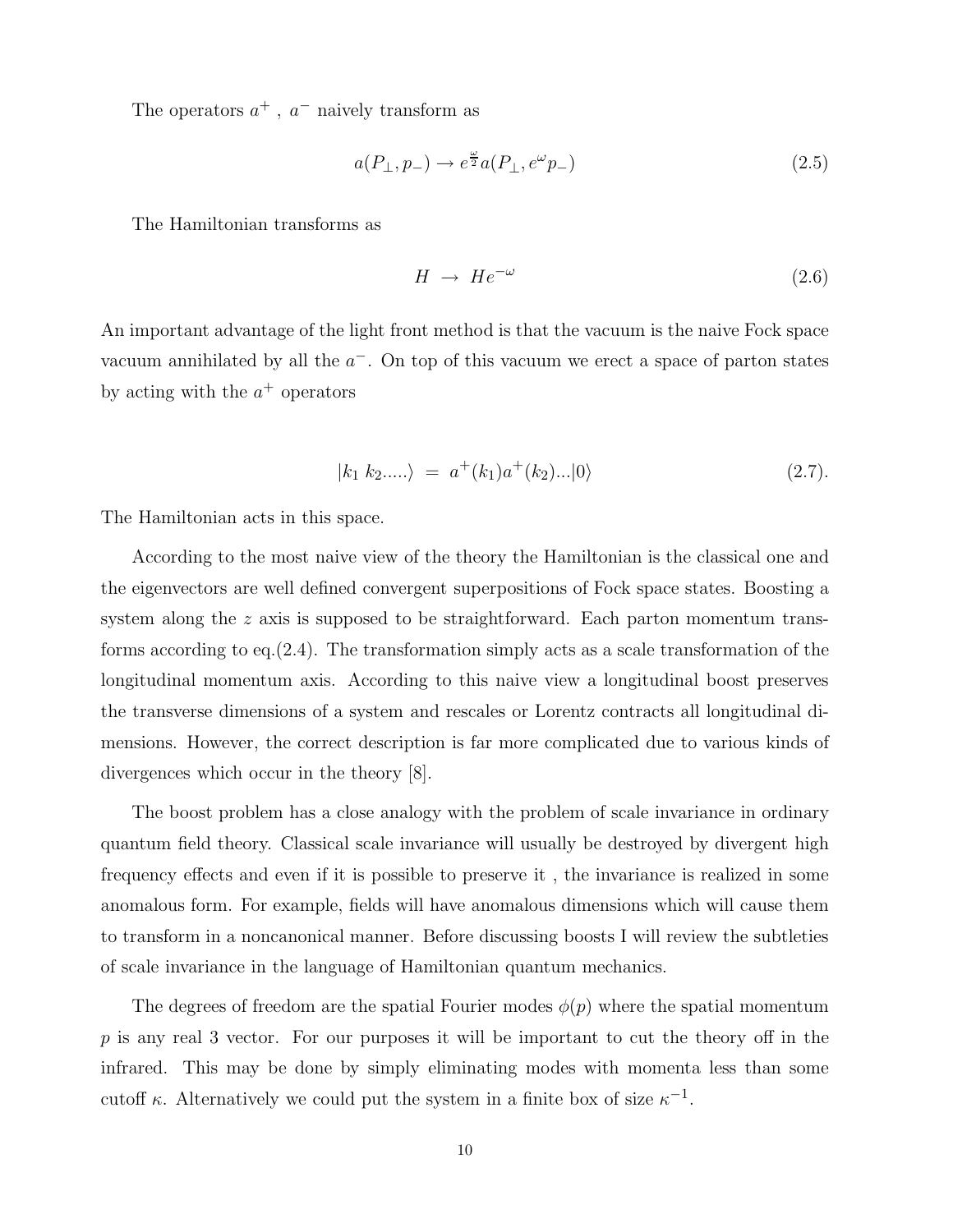Suppose the classical theory has scale invariance under which all momenta including the infrared regulator  $\kappa$  rescale

$$
p \to \lambda p \tag{2.8}
$$

The naive scale invariance would imply the following:

1) The spectrum of the Hamiltonian rescales under  $(2.8)$ . Each eigenvalue of  $E_i$  maps to a rescaled value.

$$
E_i \rightarrow \lambda E_i \tag{2.9}
$$

2) The wave functionals of the eigenvectors transform in a naive way.

$$
\Psi_i[\phi(p)] \rightarrow \Psi_i[\lambda\phi(\lambda p)] \tag{2.10}
$$

Each fluctuation of wave number p simply stretches to wave number  $\lambda p$ .

The problem with the naive view is that the low and high frequencies are not at all decoupled [9]. This causes divergences in integrations over large momenta which make everything infinite. To define the theory an ultraviolet cutoff must be supplied. From an operational point of view the use of an ultraviolet cutoff is always correlated with a particular experimental setup. A given apparatus will be sensitive to frequencies up to some maximum  $\nu$ . Beyond that frequency the apparatus cannot see. For example, an ordinary particle detector cannot detect the very frequent and rapid fluctuations of baryon number in the vacuum that take place with GUT scale frequency. On the other hand if the detector has internal processes of sufficiently high frequency, then these fluctuations become visible. For example the detector could contain a vessel with radiation at GUT scale temperatures. This connection between apparatus and ultraviolet frequency cutoff is fundamental and should be kept in mind in what follows.

The mathematical description of the cutoff theory will not have modes with momentum higher than the ultraviolet cutoff  $\nu$ . It will have a Hamiltonian  $H_{\nu}$ , energy levels  $E_{\nu}$ , and wave functionals  $\Psi_{\nu}$ . Now consider a scale transformation by which I mean a rescaling of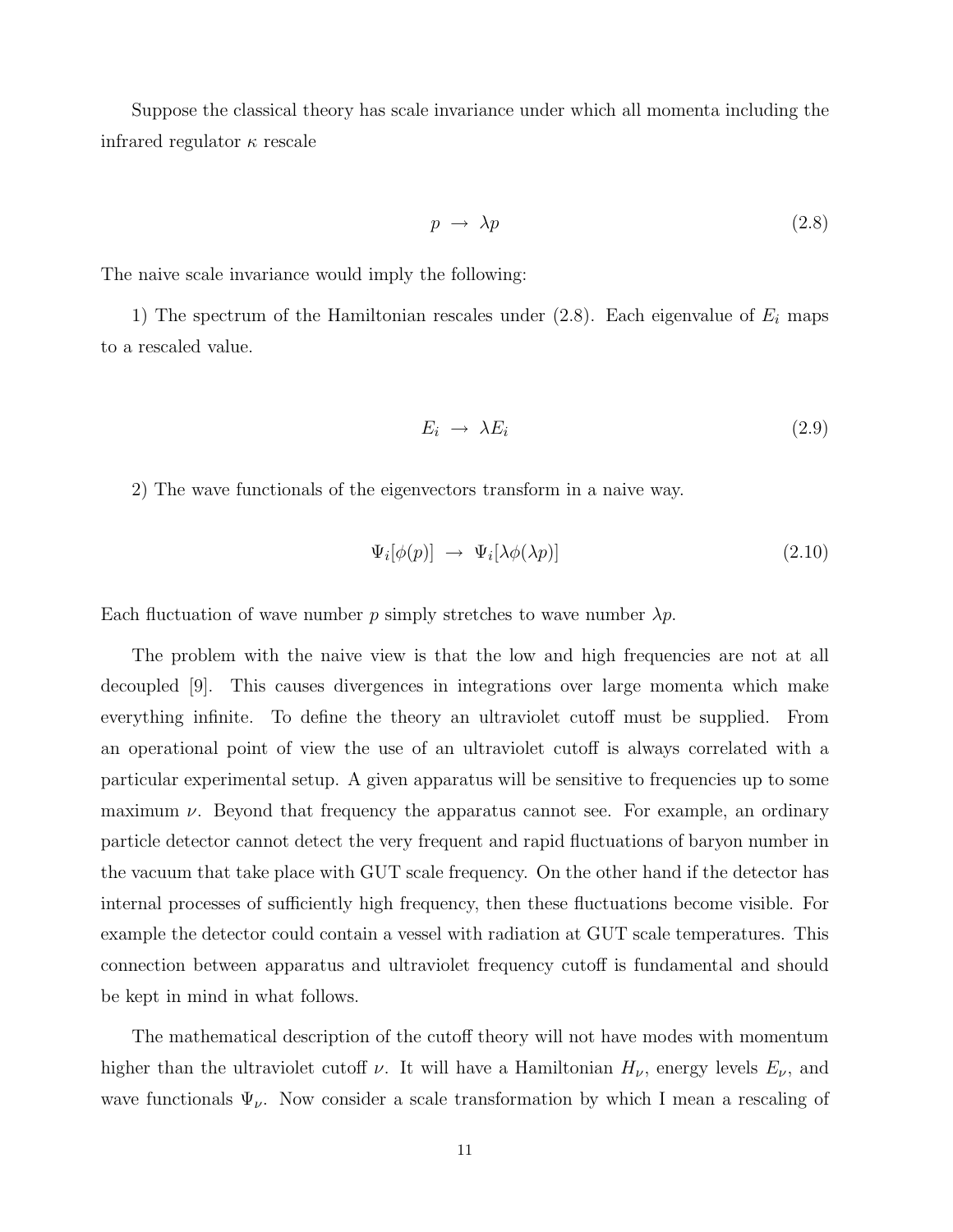the infrared cutoff, leaving the ultraviolet cutoff fixed. In general the energy levels will not simply rescale and we will say that scale invariance is broken. There may however be special Hamiltonians that I will call "fixed point Hamiltonians" that preserve certain features of the scale invariance. In particular for such Hamiltonians, when the infrared cutoff  $\kappa$  is rescaled the energy spectrum scales just as in (2.9). Such a theory is said to be scale invariant.

Although the energies transform naively in fixed point theories the wave functionals do not. The transformation properties are far more complex than (2.10). A fluctuation or bare quantum may transform into a superposition of several bare quanta. To see why this is so it is helpful to think of the rescaling operation in another equivalent way. Instead of decreasing the infrared cutoff  $\kappa$  while holding fixed the ultraviolet cutoff  $\nu$ , we increase  $\nu$ , while holding  $\kappa$  fixed. In a fixed point theory these are equivalent because things only depend on the ratio of the two cutoffs. However the perspective is a bit different. When we increase  $\nu$  we uncover new degrees of freedom at short distances which were previously not part of the description. Bare field quanta of the more coarse grained description are found to have structure at the new scale. A bare gluon is found to have an amplitude to be a closely spaced quark pair while a quark has an amplitude to contain a nearby gluon. For this reason the action of the dilatation generator on the Schrodinger picture wave functional is generally very complicated and theorists avoid talking about it. However the problems resurface when trying to unravel the intricacies of very high energy scattering . Now let us return to the problem of boosts.

The momentum space integrals of light front perturbation theory can diverge at high frequency in two ways. The most obvious way is at large values of the transverse momentum. These divergences reflect the usual short distance singularities that are familiar from covariant perturbation theory. We will return to these divergences but for the moment let us temporarily suppress them by assuming that transverse momentum integrals are finite and dominated by values of  $P_{\perp}$  of order some characteristic scale in the problem. For example in QCD the confinement scale of 300 mev is natural. In the quantum theory of gravity the Planck mass would be the appropriate scale. The characteristic momentum scale will be denoted M.

The second form of high frequency divergence that can occur involves integrals over p−. The range of such integrals is always restricted to values of  $p_-\,$  which are less than the total longitudinal momentum  $p_{-}(tot)$ . From the form of eq.(2.1) we see that the energy of a parton diverges when  $p_-\$  tends to zero. This region describes large distances in the  $x_-\$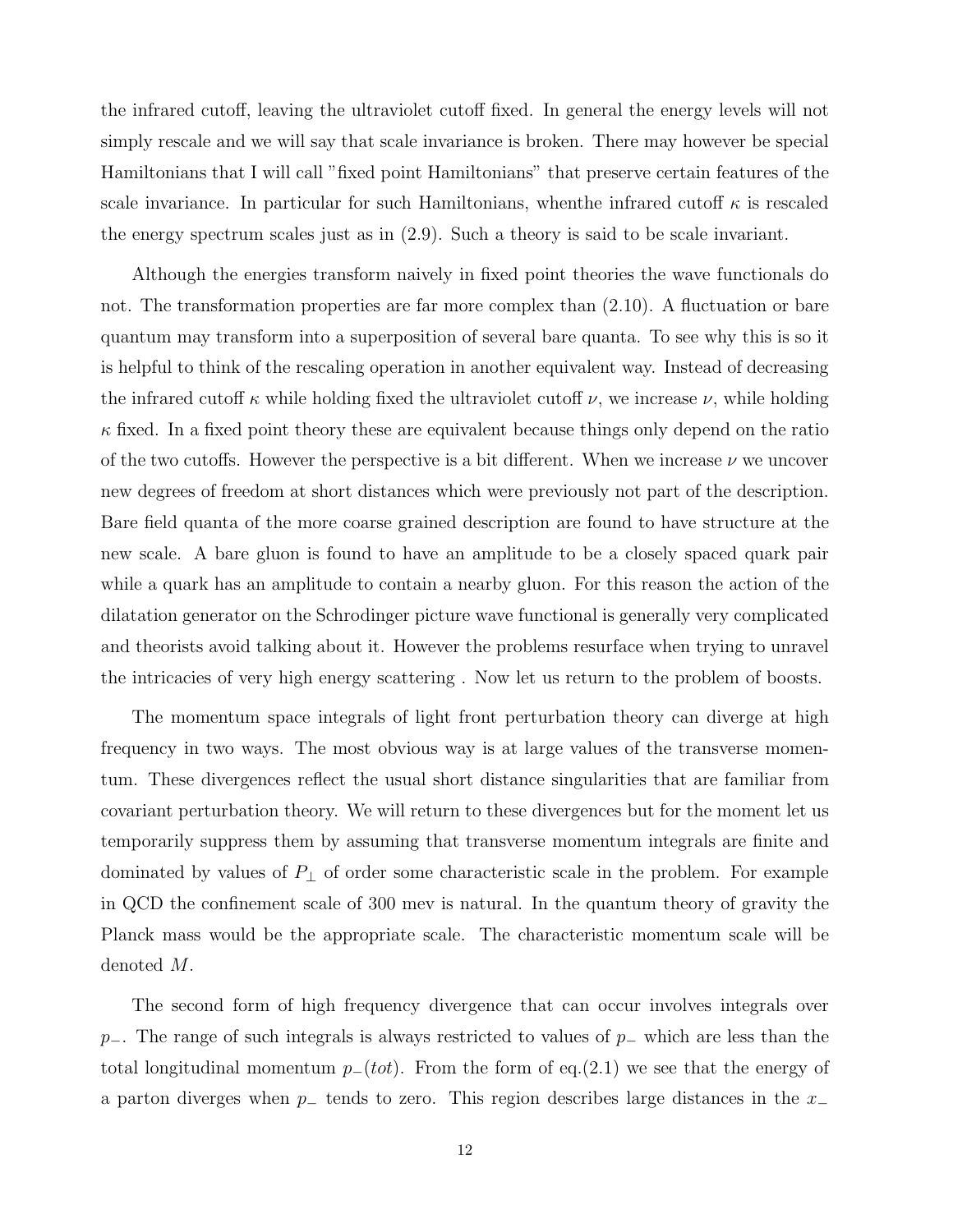coordinate but small distances in  $x^+$ . The divergences in this region are not connected with scale transformation anomalies but rather anomalies in the behavior of Lorentz boosts.

An example of such a divergence involves the probability for a single physical particle of momentum  $(p_{-} + q_{-})$  to be a pair of partons of momentum  $p_{-}$  and  $q_{-}$ . In second order perturbation theory it is given by

$$
\int dq_- |\langle p+q|H_I|p,q\rangle|^2 [E(p+q) - E(p) - E(q)]^{-2}
$$
\n(2.11)

Using (2.2)we find that the integrand behaves like

$$
q_{-}F^{2}(p_{-}/q_{-})
$$

as  $q_-\rightarrow 0$ . Furthermore, if the low momentum parton has spin J, the function F has the form  $(q_{-})^{-J}$  in this limit. Evidently the probability diverges for  $J \geq 1$ . These divergences indicate that the population of partons can become infinite at low longitudinal momentum thus invalidating the naive picture.

It is useful to imagine the degrees of freedom  $a^{\pm}(p)$  being laid out on the  $p_{-}$  axis. The length of the axis is finite and given by  $p_{-}(tot)$ . A longitudinal boost is represented as a scale transformation of this axis. Lorentz invariance requires perfect scale invariance with the Hamiltonian transforming according to eq.(2.6). The divergences at low  $p_-\,$  can potentially disrupt the classical invariance in a manner similar to the way ordinary divergences can ruin scale invariance. As in that case we must introduce a cutoff. This time the cutoff is on low values of  $p_$ . Thus we introduce a cutoff which eliminates all  $p_$ = less than  $\epsilon$  and search for a fixed point of the renormalization group. Such fixed points classify the possible boost invariant theories. The problem of finding and understanding such fixed points in gauge theories is extremely complicated and is equivalent to understanding the behavior of matter under extreme boosts [10]. This is not the place for a technical review of the work currently taking place in this area but we will need to understand some of the basic logic.

We begin by imagining that we have a set of detectors or apparatuses that are sensitive to frequencies up to some maximum of order  $M^2 \epsilon^{-1}$ . An appropriate description should be possible with longitudinal momenta cutoff at  $p_ - = \epsilon$ . It is important to keep in mind this connection between the cutoff procedure and an apparatus.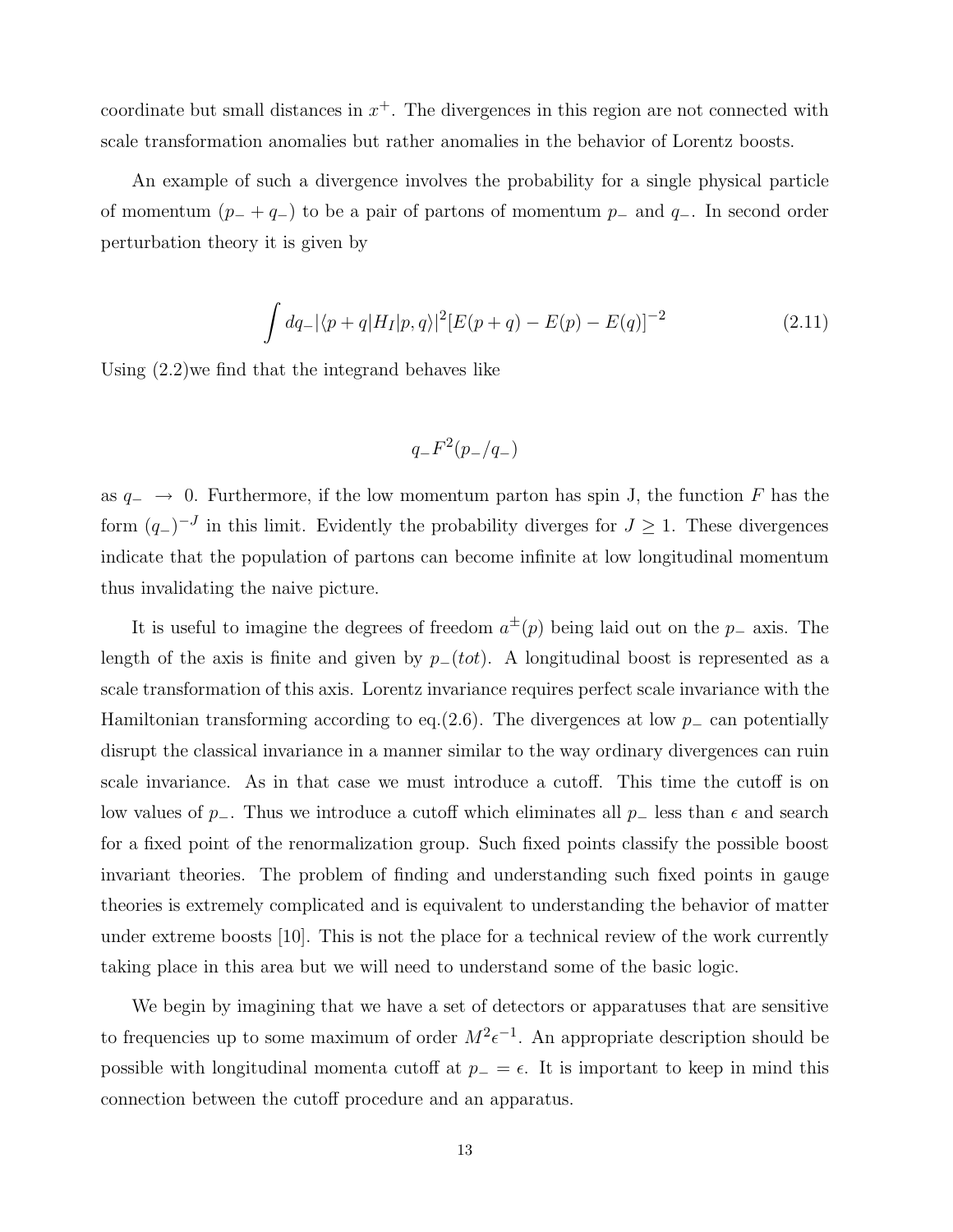The system with cutoff  $\epsilon$  is described by a Hamiltonian  $H(\epsilon)$  which will not in general have the classical form. Let us fix the total longitudinal momentum to be  $p_{-}(tot)$ . The Hamiltonian then has a set of energy levels  $E_i(\epsilon)$  and wave functions  $\Psi_i(\epsilon)$ . Longitudinal boost invariance or fixed point behavior requires the energies to be independent of  $\epsilon$  but says nothing simple about the wave functions.

Now consider boosting the total momentum (equivalently decreasing  $\epsilon$ ) by a factor  $\lambda$ . Each energy level must map into a new level with energy  $\frac{E_i}{\lambda}$ . Again, in general nothing simple can be said about the wave functions except that they should be obtained by some unitary mapping from the original wave functions. This mapping is the boost operator. It should be borne in mind throughout that the boost operation really represents the relative boost between a system and an apparatus with a resolution time of order  $\epsilon$ .

The problem of determining fixed points and the behavior of the wave functions under boosts in QCD is not a well developed subject [8]. I will describe some simple possible behaviors of the boost operation that have been discussed in the past. These behaviors do not represent established fixed points but are simplified models. The real behavior of a theory like QCD is probably a good deal more complicated.

### 1) The Einstein Lorentz Fixed Point

In very simple field theories with no divergences the wave function of a physical particle or system of particles is a convergent Fock space state with a finite average number of partons. If the cutoff  $\epsilon$  is sufficiently small the probability to find a parton with  $p_-\leq \epsilon$  is vanishingly small. Boosting the system is trivial. Each parton shifts to its boosted position. Transverse sizes are invariant and longitudinal sizes contract. Most likely no real 3+1 dimensional quantum field theory works this way.

### 2) The Feynman Bjorken Fixed Point

In the case of gauge theories longitudinal divergences induce a divergent distribution of partons at low p−. According to the Feynman Bjorken model [11], [12] [7], the number of partons per unit p− behaves like

$$
\frac{dn}{dp_{-}} \sim \frac{1}{p_{-}}\tag{2.12}
$$

Introducing a high frequency  $(p_-\lt c)$  cutoff is more serious this time since it eliminates degrees of freedom which are present in the hadron. In this case when a boost doubles the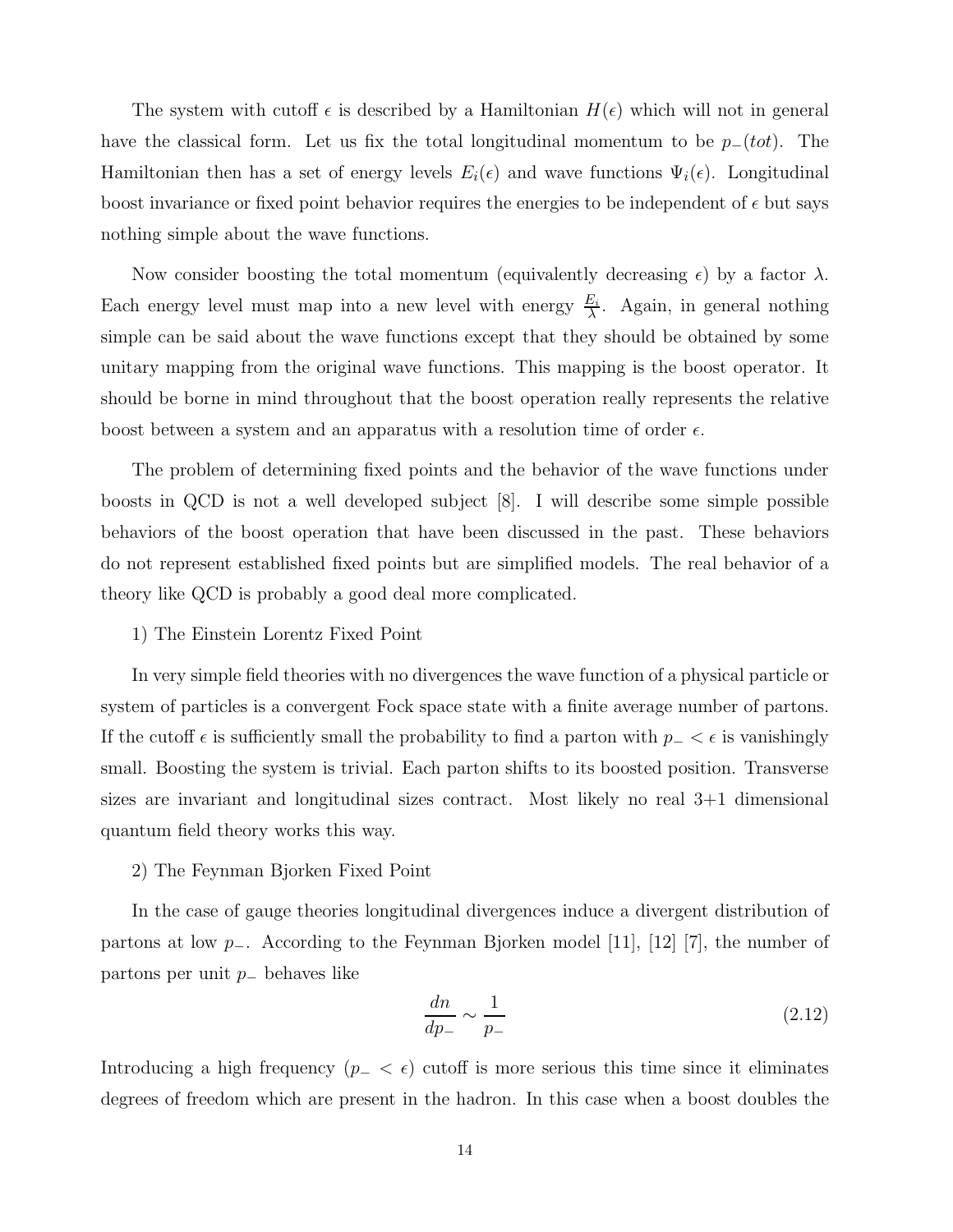longitudinal momentum of each parton, a hole is left in the region  $\epsilon < p_{-} < 2\epsilon$ . New partons must be added to fill this region. In other words the boost operator must contain an extra term which acts as a source of partons of low  $p_$ . These are the partons that Feynman called the "wee" partons. The wee partons create interesting anomalies in the behavior of matter under boosts. For example, because they always carry low longitudinal momentum they contribute a cloud which does not Lorentz contract [13]. Furthermore they tend to be found at progressively larger transverse distances from the center of mass. For example in simple Regge approximations their average distance satisfies [7]

$$
R_{\perp}^{2}(wee) \sim \log \frac{p_{-}(tot)}{\epsilon}
$$
\n(2.13)

In the Feynman Bjorken model the quantum numbers of a hadron are carried by "valence" partons which carry finite fractions of the total momentum and therefore behave as in the Einstein Lorentz case. Thus the spatial distributions of charge, baryon number and angular momentum Lorentz contract and do not transversely spread. This is necessary in a conventional field theory in order that the local current operators be well defined.

The cutoff  $\epsilon$  is arbitrary but just as in ordinary renormalization theory, physical applications may make a particular choice most convenient. In general a given experiment will be sensitive to frequencies up to some maximum. For example in the case of a high energy particle colliding with a fixed target the target determines some range of frequencies that it is sensitive to. Retaining higher frequencies in the description only leads to unnecessary complexity. The consequences of eq. $(2.13)$  in such a case would be logarithmic increase of the cross section with energy. We see here the interplay between the behavior of the boost operation, the low  $p_$  partons and very high energy scattering amplitudes.

## 3) The K.S. Fixed Point

Divergences at large transverse momentum can alter the boost operation. To understand this we must generalize the cutoff procedure so that we cutoff all modes with frequency greater than some value  $\nu$ 

$$
\frac{K_{\perp}^2 + m^2}{2k_{-}} > \nu \tag{2.14}
$$

Once again we can eliminate the effects of the cutoff by either letting  $\nu \to 0$  or  $p_-\to\infty$ . Let us keep  $\nu$  fixed. The phase space for partons is shown in fig. [5].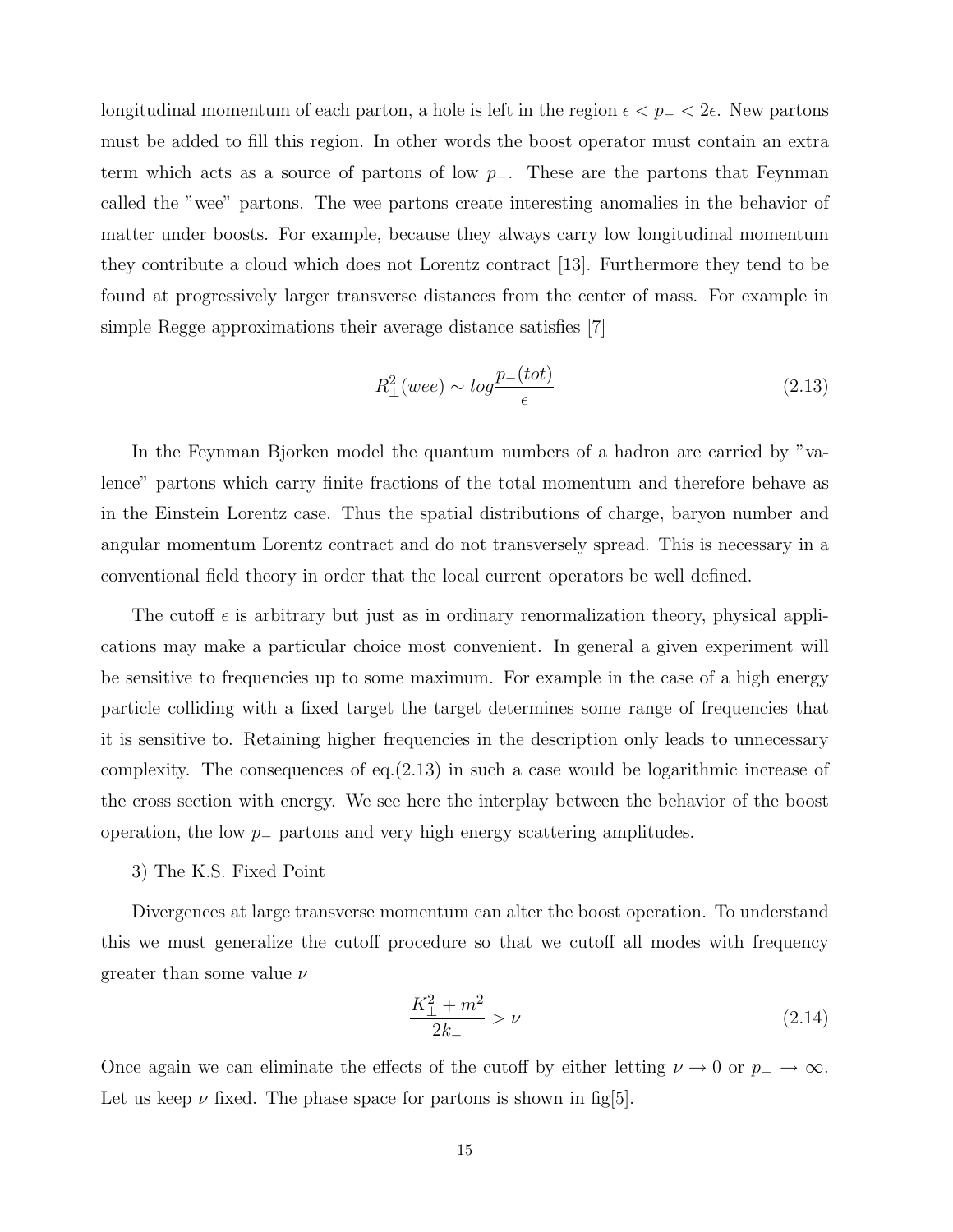

FIGURE 5. Parton phase space

Consider a low longitudinal momentum parton. The interaction terms in H allow that parton to split into two partons, each with smaller  $p_-\,$  than the original [14] [15]. From fig [5] it is obvious that the transverse momentum of the pair must be small. This insures that the probability for the original parton to to become a pair is small (now ignoring divergences at low  $p_-\rangle$ . Now boost the system so that the parton has a much larger  $p_-\rangle$ . The transverse phase space for it to split is much bigger. If the theory has transverse divergences then that probability will become large as the system is boosted. Eventually the parton will be replaced by two or more partons closely spaced in transverse space. The effect continues as the system is boosted so that the partons reveal transverse fine structure within structure ad infinitum. Thus the K.S. fixed point boost operator contains terms which continuously create wee partons which migrate to larger  $p_-\$ . As they do so they split into short distance pairs which continue to migrate and split. The new consequence for high energy scattering is the existence of processes involving large transverse momentum jets.

### 4) The Free String Fixed Point

I will now describe a behavior that is not found in ordinary field theory but occurs in string theory. Before discussing real string theory it is interesting to describe it in parton terms [3]. Let us start with a single parton of longitudinal momentum of order  $\epsilon$ . Now boost it to twice its original momentum. Instead of finding a parton of twice the momentum we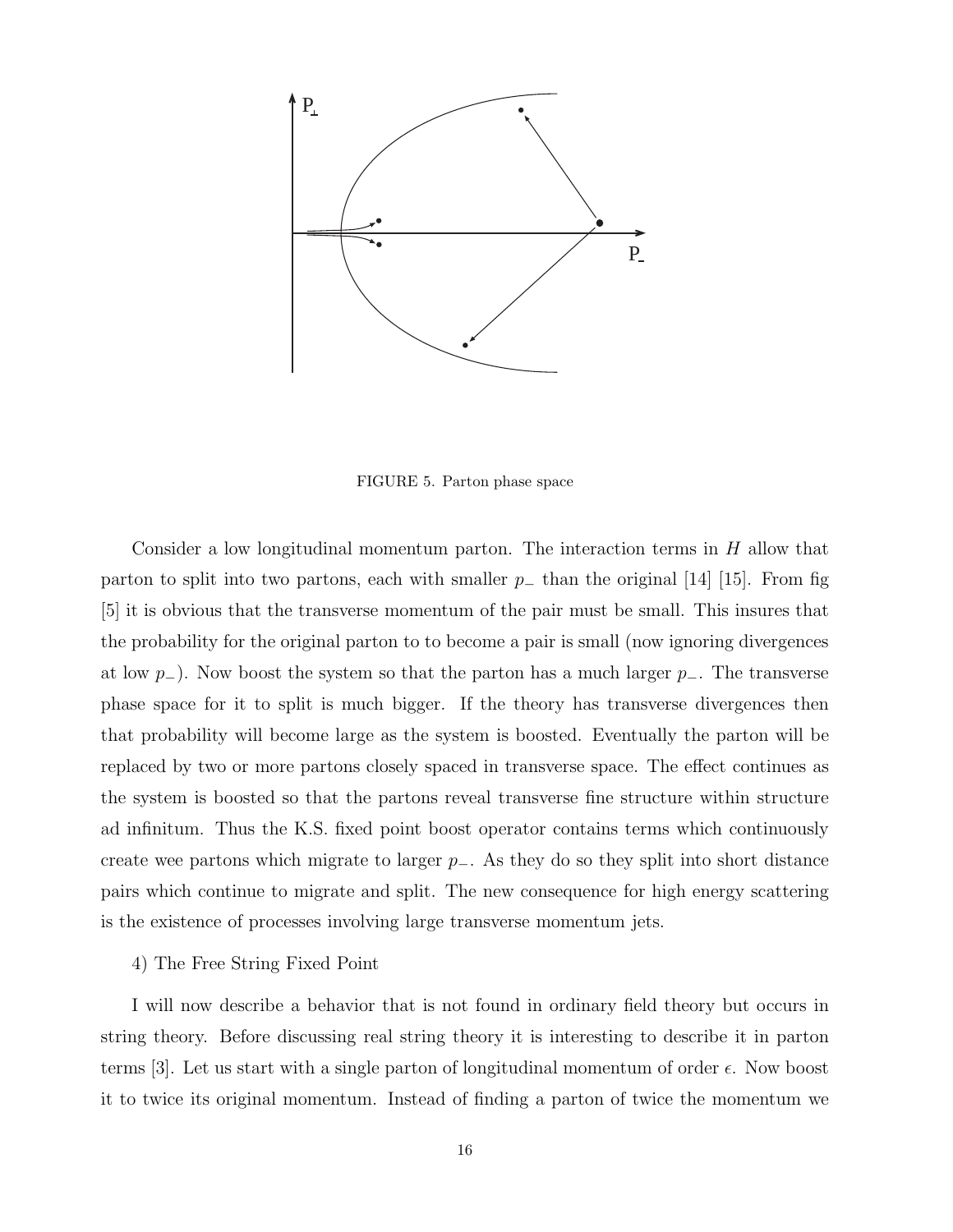find two partons, each of the original momentum  $\epsilon$ . The two partons have a transverse wave function that is rotationally symmetric and is peaked at a transverse radial distance  $l_s = \sqrt{\alpha'}$ where  $\alpha'$  is the usual dimensional string constant. Now double the momentum again. Each of the two partons is resolved into two more with similar wave function. Unlike the K.S. case the evolution does not create pairs of smaller and smaller transverse size. Moreover no parton is ever found with  $p_$  >  $\epsilon$ . All partons are wee. The idea that string theory is a parton theory of wee partons has also been emphasized in the past by Charles Thorn[2].

After *n* iterations the total number of partons is  $2^n$  and the total longitudinal momentum is

$$
p_{-}(tot) = \epsilon 2^{n} \tag{2.15}
$$

It is also easy to show that after many iterations the transverse density of partons relative to the center of mass is gaussian with radius satisfying

$$
R_{\perp}^2 = l_s^2 n = l_s^2 \log(p_-/\epsilon) \tag{2.16}
$$

We might also expect no Lorentz contraction to take place since all partons are wee.

The implications of such a parton model for high energy cross sections are interesting. Let a particle collide with a fixed target. Also suppose that the scattering is weak enough that the total cross section is additive in the constituent partons. Since the number of partons is proportional to the momentum of the incident particle the cross section grows linearly with laboratory energy. However, this behavior together with eq.(2.16) can not persist indefinitely without violating unitarity. Either the addition of partons will eventually lead to shadowing corrections or the geometric size of the parton cloud will have to grow more quickly. As we shall see the latter option is correct.

Now let us compare the string-like parton model with real string theory in the light front frame. I will work in units in which  $l_s = 1$ . A free string is described by a transverse coordinate  $X_{\perp}(\sigma, x^+)$  which is a function of the parameter  $\sigma$  and the light front time  $x^+$ . It is convenient to allow  $\sigma$  to run from zero to  $p_{-}(tot)$ . A longitudinal boost is then seen to be a rescaling of  $\sigma$ . The operator  $X_{\perp}$  can be expanded in normal modes  $X_l$  and the center of mass  $X_{\perp}(cm)$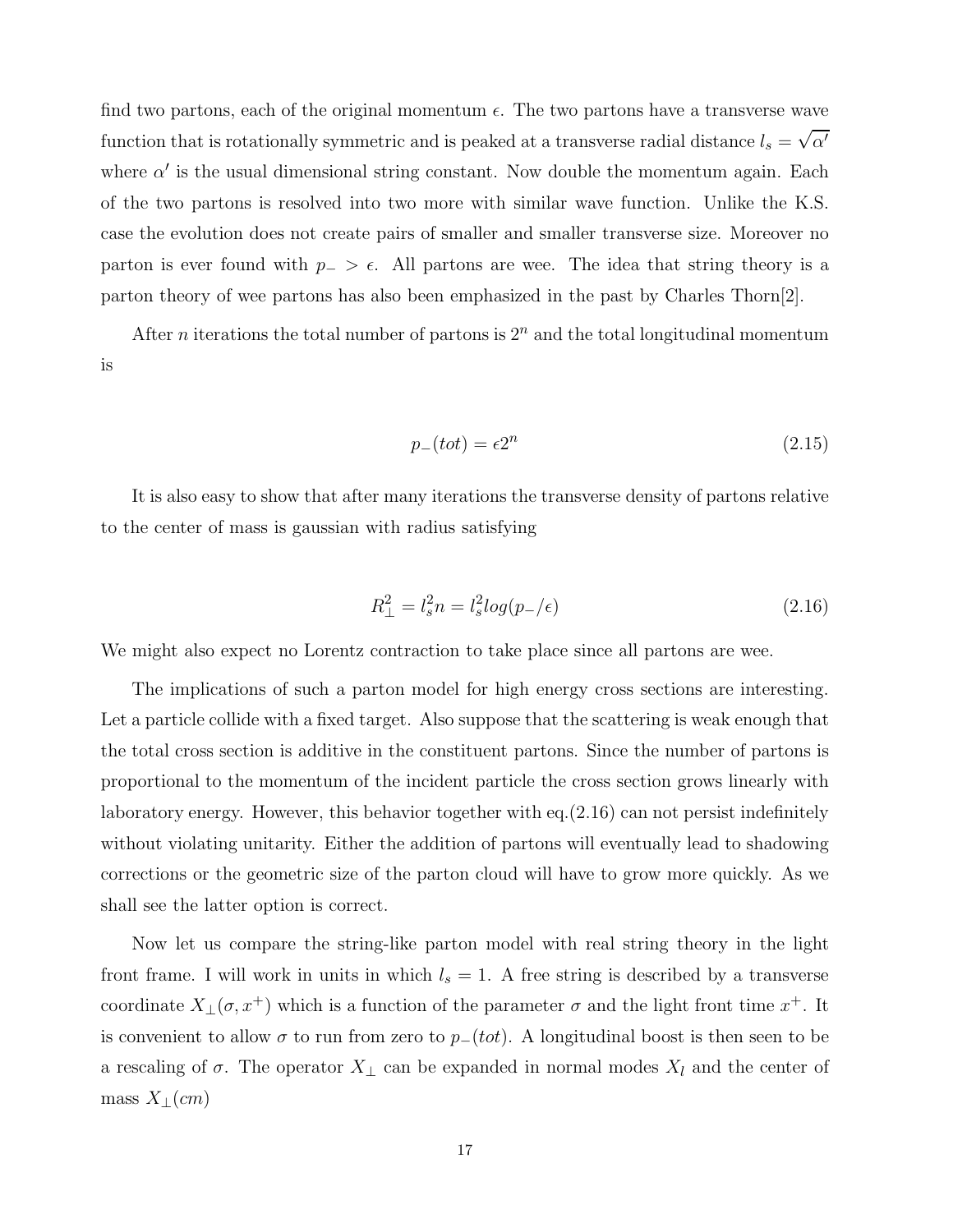$$
X_{\perp}(\sigma, x_{-}) - X_{\perp}(cm) = \sum_{1}^{\infty} \left\{ X_{l} \exp \frac{il(\sigma - x^{+})}{p_{-}} + \tilde{X}_{l} \exp \frac{il(\sigma + x^{+})}{p_{-}} \right\}
$$
(2.17)

Consider the mean square size of the string

$$
R_{\perp}^{2} = \langle [(X_{\perp}(\sigma) - X_{\perp}(cm)]^{2} \rangle \tag{2.18}
$$

The matrix element gets a contribution from each mode and the result diverges

$$
R_{\perp}^2 = \sum_{1}^{\infty} \frac{1}{l} = \log(\infty)
$$
\n(2.19)

The problem is that we have not introduced a high frequency cutoff. From (2.17)we see that the frequency of the *lth* mode is  $l/p_-.$  The highest allowable frequency when the cutoff is in place is of order  $\frac{1}{\epsilon}$  so that the highest allowable mode is

$$
l_{max} = \frac{p_{-}}{\epsilon} \tag{2.20}
$$

The logarithmic divergence is now replaced by (2.16)

To compute the longitudinal size of a string is more subtle . String theory does not endow the string with an independent longitudinal coordinate. The coordinate  $x^{-}(\sigma)$  is determined in terms of the transverse coordinates. The longitudinal size was computed in [3] where it was found to also diverge if no high frequency cutoff was used. This time the divergence is quadratic and gives

$$
R_{-}^{2} = \frac{1}{\epsilon^{2}} \tag{2.21}
$$

The longitudinal size does not Lorentz contract as  $p_-\$  increases.

One other feature of the string wave function involves the length of the transverse projection of the string as  $p_$  increases. It was shown in ref[16] that as the number of modes of the string increases the transverse length of string increases linearly. This means that the string length is proportional to  $p_-.$  To understand the connection with the free string parton model we picture the string as made up of string bits of length  $l_s$ . We see that the number of bits or partons is proportional to  $p_-\,$  and each bit is wee.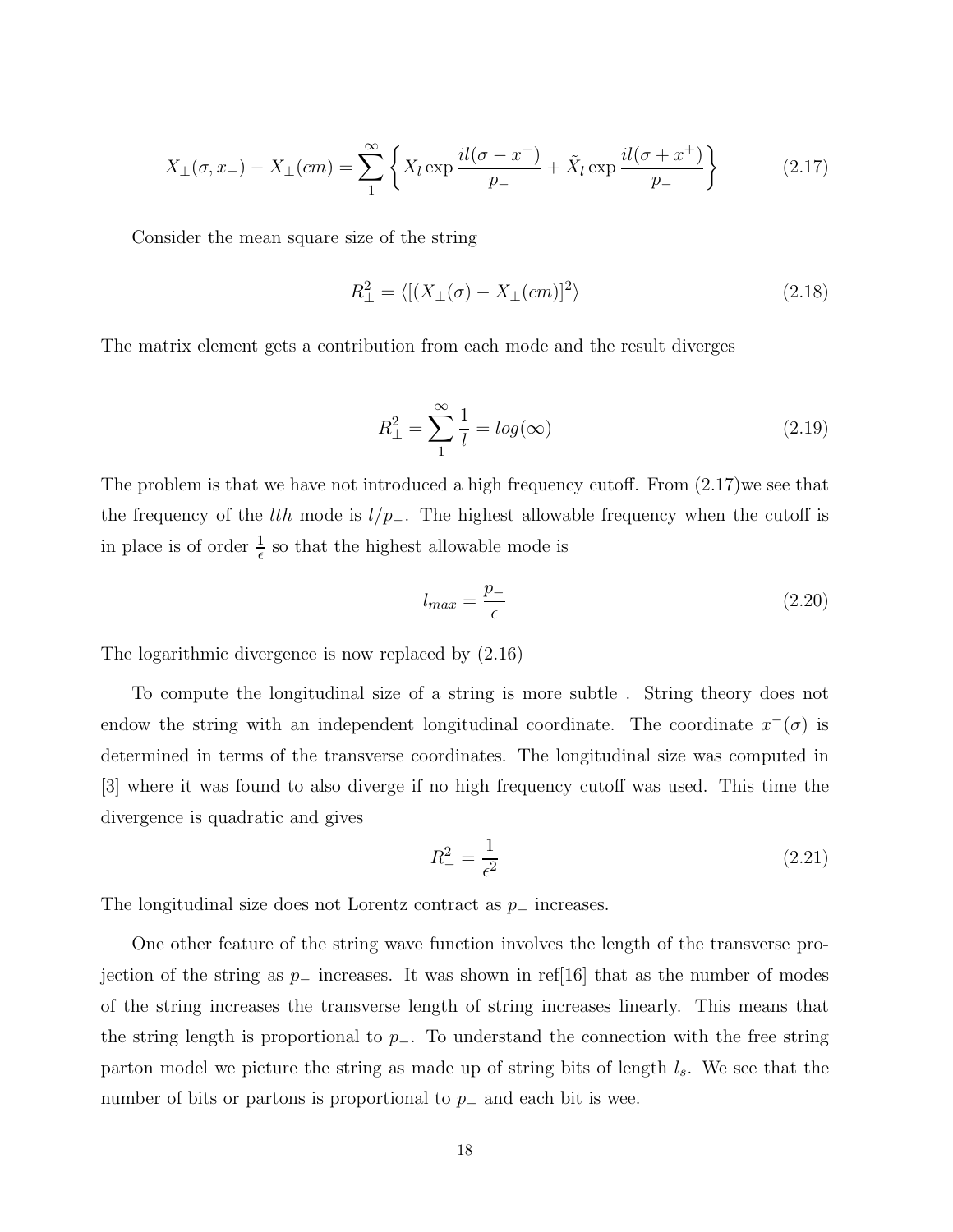The scale invariance associated with boosts is familiar in string theory in another form. According to the usual rules of light front string theory the total range of the parameter  $\sigma$  is from zero to  $p_{-}(tot)$ . Therefore a boost is realized as a rescaling of  $\sigma$ . In other words the boost-scale invariance is equivalent to invariance with respect to world sheet scale transformations. As is well known, this invariance places strong restrictions on the possible backgrounds in which strings can propagate. Among these restrictions are Einstein's, and Maxwell's equations as well as Yang Mills equations..

Before returning to the discussion of the holographic world I want to describe one more idea that originated in attempts to do numerical QCD work using light front methods. It involves a method of regulating the low  $p_-\$  divergences. It consists of replacing the infinite x− axis by a periodic box of size  $1/\epsilon$ . This has the effect of replacing the p− axis by a discrete lattice with spacing  $\epsilon$ . The smallest allowable longitudinal momentum is  $\epsilon$ . This method of regularization will prove particularly convenient in the next section.

## 3. The growth of Particles With Momentum

In order to code the longitudinal motion of systems on the screen we will assume that longitudinal momentum comes in discrete units of size  $\epsilon$ . Eventually, to get exact results  $\epsilon$  should tend to zero but as for ordinary cutoffs it is usually more convenient to choose it according to some physical criterion involving an experimental situation.

Consider a single pixel at transverse position  $X_{\perp}$ . Since a pixel can record only a single bit of information it can at most record the presence or absence of a parton but not its state of longitudinal motion. Therefore we will assume a lit pixel at  $X_{\perp}$  represents a parton of minimal longitudinal momentum  $\epsilon$ . Now increase the momentum to twice the minimum. Since a pixel can not be lit twice we are forced to light two pixels. In general a system with momentum  $p_ - = N \epsilon$  will be identified with N lit pixels. A system is boosted to large momentum not by boosting its partons but by increasing their number. In other words all partons are wee and no two of them may occupy the same pixel.

The relationship between this behavior and the free string fixed point described in the last section is straightforward. Crudely speaking when the momentum is doubled each parton must be replaced by two with a average separation which we call  $l_s$ . That scale could be as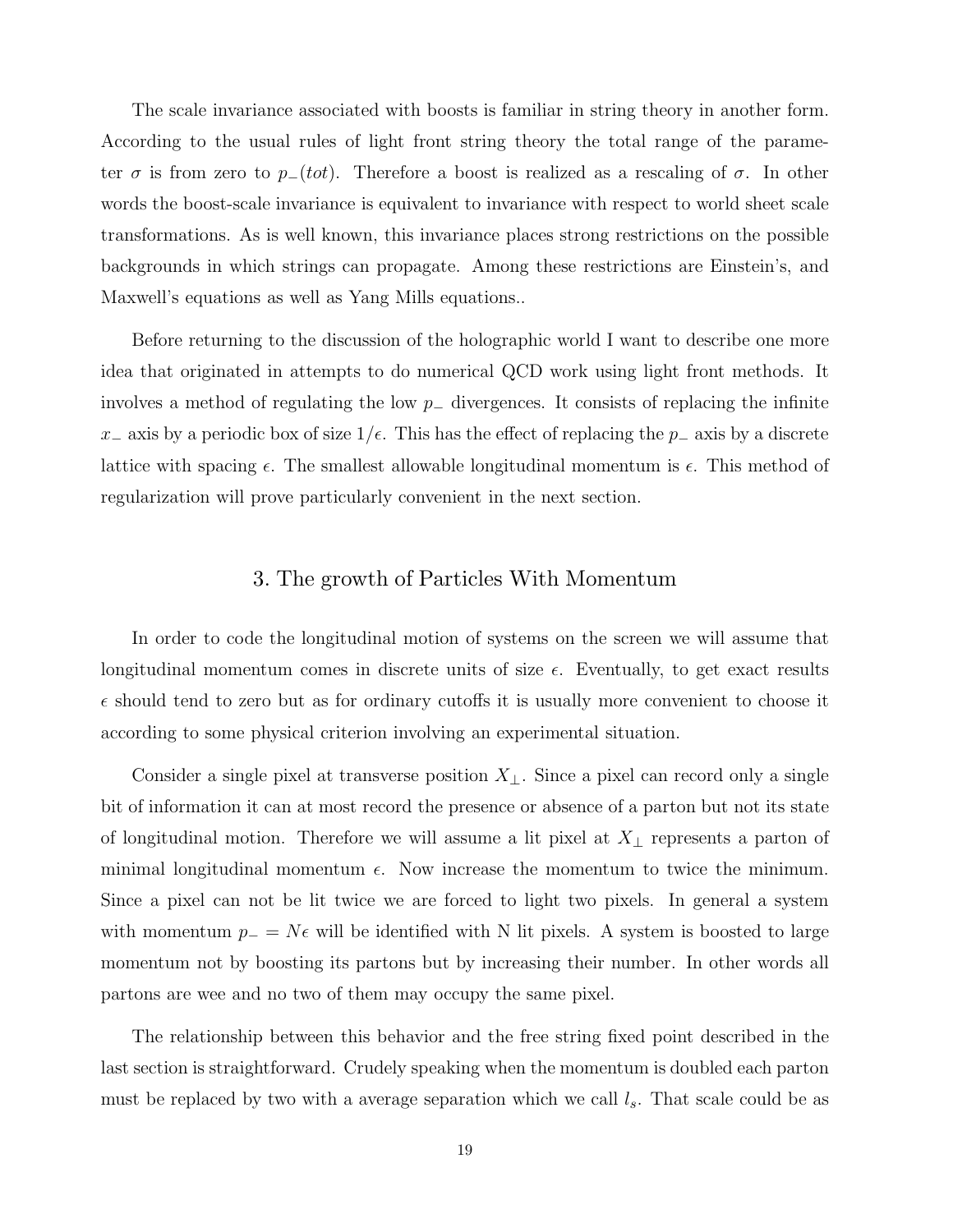small as the Planck scale  $l_p$  or it could be larger. The ratio is a dimensionless number g

$$
l_p = gl_s \tag{3.1}
$$

If g is very small the evolution of the parton distribution as it is boosted is, at first, unconstrained by the condition that the density not exceed  $\frac{1}{l_p^2}$  and it develops according to the free string behavior. However, since the number of partons increases like  $p_-\,$  but the radius of the distribution increases only logarithmically, a point will come at which the density becomes  $l_p^{-2}$ . At this point the area of the system must begin to increase more rapidly. Eventually the area occupied by the particle must grow like

$$
A \sim l_p^2 \frac{p_-}{\epsilon} \tag{3.2}
$$

The constant  $g$  is nothing but the string interaction coupling constant. No matter how small it is, interactions will become important when the number of modes becomes so large that the density gets to be  $g^{-2}$  in string units. The basic requirement for consistency with the bound on area density is that the effect of interaction is so repulsive that the partons create an incompressible fluid.

The prediction that the size of a transplankian particle should grow so rapidly with momentum at first seems nonsensical, especially since the coefficient involves the parameter  $\epsilon$ . To see that it is not absurd we consider a gedanken experiment to measure the radius of a high energy particle (projectile). The projectile is allowed to collide with a fixed particle (target) at an impact parameter b. The momentum of the projectile will be varied but the target is to be kept fixed. Any momentum dependence in the behavior of the collision will be attributable to variations in the properties of the particle.

Strictly speaking the collision cross section is infinite because of the long range tail of the gravitational field. However if the impact parameter is very large the collision will result in a very weak nudge of the target. We will ignore such gentle barely detectable events. If the impact parameter is very small, a highly inelastic collision may result. The maximum impact parameter for which such a "real" collision will take place with significant probability is a measure of the size of the projectile [18].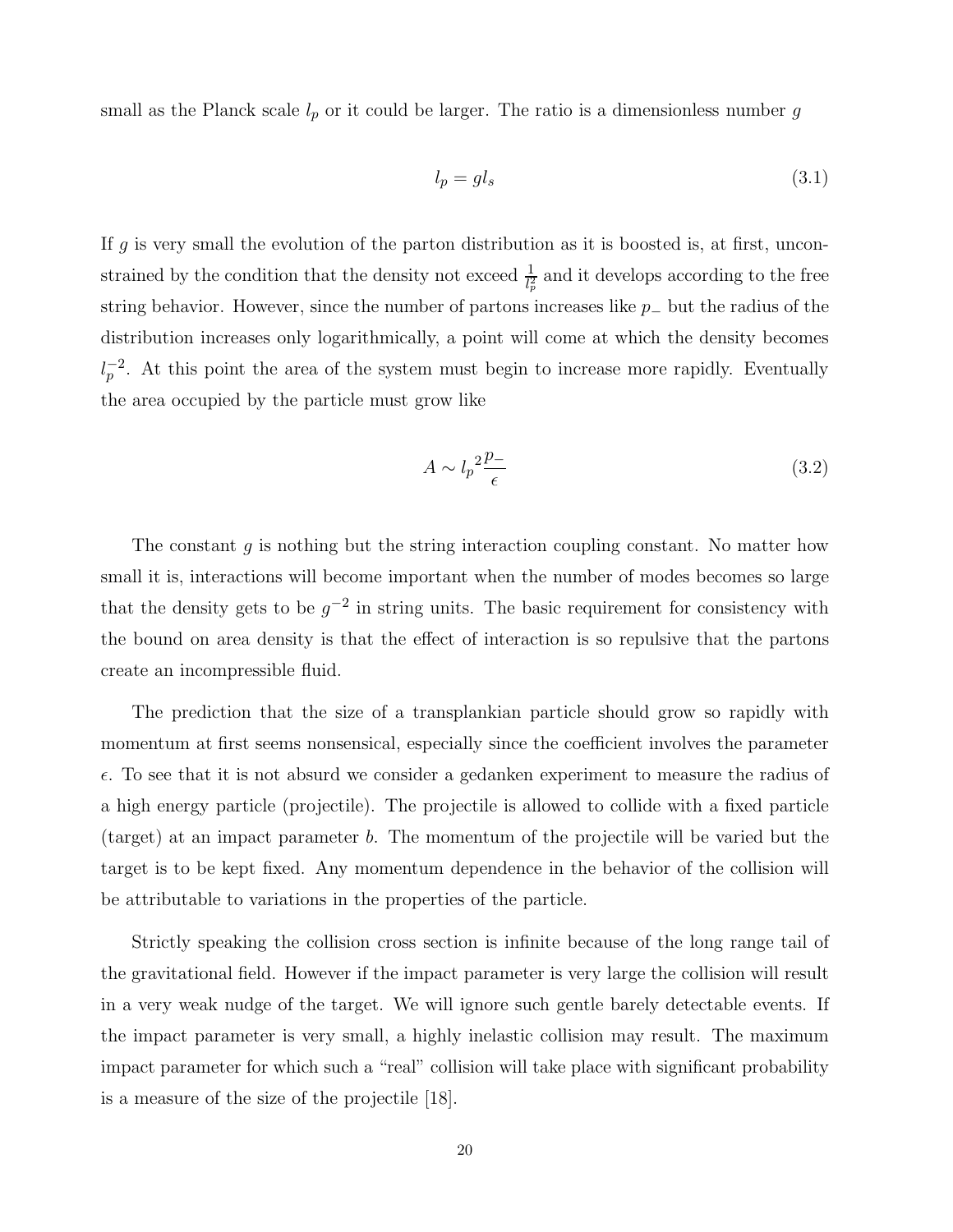Although no data exists or is ever likely to exist for the superplanckian collisions we are considering, the answer is easily guessed from semiclassical considerations. Let the center of mass energy of the collision be

$$
E_{cm} = \sqrt{s} \tag{3.3}
$$

In the center of mass frame both particles are relativistic. Classical general relativity tells us that if the impact parameter is of order

$$
b \sim G\sqrt{s} \tag{3.4}
$$

or smaller, a black hole will form. The formation of a black hole is a highly inelastic event which definitely disrupts the target.

Returning to the Laboratory frame we find that the condition for black hole formation is

$$
b \, < \, G\sqrt{\left(E_T \, p_{lab}\right)} \tag{3.5}
$$

where  $E_T$  is the energy of the target and  $p_{lab}$  is the projectile momentum in the lab frame. Evidently the area of the projectile grows at least as fast as

$$
A \approx l_p^4 E_T p_{lab} \tag{3.6}
$$

Thus it is seen that the prediction that the area grows as  $p_-\$  is borne out. Furthermore by comparing (3.6)with (3.2)we find that the role of the parameter  $\epsilon$  is played by

$$
\epsilon \; = \; \frac{1}{E_T l_p{}^2}
$$

In fact it is not surprising that the ability of a target apparatus to detect high frequencies should be limited, through the uncertainty principle, by its energy. The same correspondence between target energy and resolution time is also found in weakly coupled string theory. In that case an incoming projectile has an area which grows according to (2.16). Interpreting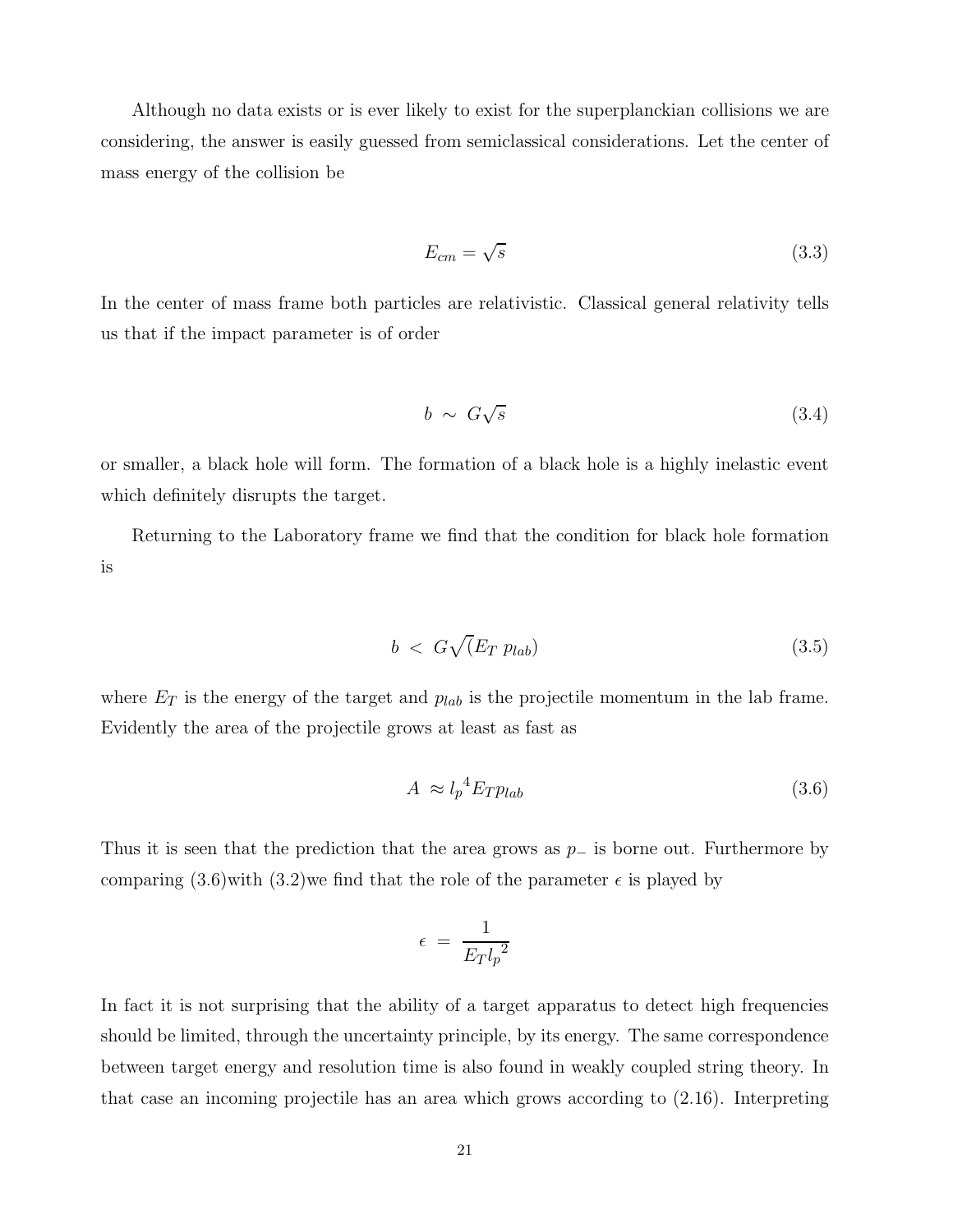$\epsilon$  as being inversely proportional to target energy would imply that the interaction region grows logarithmically with center of mass energy. This is the usual consequence of Regge behavior.

## 4. Boosts, Black Holes and Wee Partons

Consider the region of space-time near the horizon of a massive black hole. To a very good approximation it may be replaced by flat Minkowski space-time. In terms of ordinary cartesian coordinates the metric is given by

$$
ds^2 = dT^2 - dZ^2 - dX^i dX^i \tag{4.1}
$$

While in terms of schwarzschild coordinates the same space-time is given by

$$
ds^{2} = \left(\frac{dt}{4MG}\right)^{2} \rho^{2} - d\rho^{2} - dX^{i}dX^{i} \tag{4.2}
$$

In  $(4.2)$  we have used the coordinate  $\rho$  which denotes proper distance from the horizon instead of the usual radial coordinate r. The Minkowski and Schwarzschild coordinates are related by

$$
Z = \rho \cosh(t/4MG)
$$
  
\n
$$
T = \rho \sinh(t/4MG)
$$
\n(4.3)

The horizon of the black hole is the surface  $t = \infty$ .

The effect of a Schwarzschild time translation on the Minkowski coordinates is a hyperbolic rotation by angle

$$
\Delta \omega = \frac{\Delta t}{4MG} \tag{4.4}
$$

In other words it is a boost. Following the progress of a system as it approaches the horizon of a black hole is tantamount to following its behavior under Lorentz boost as the magnitude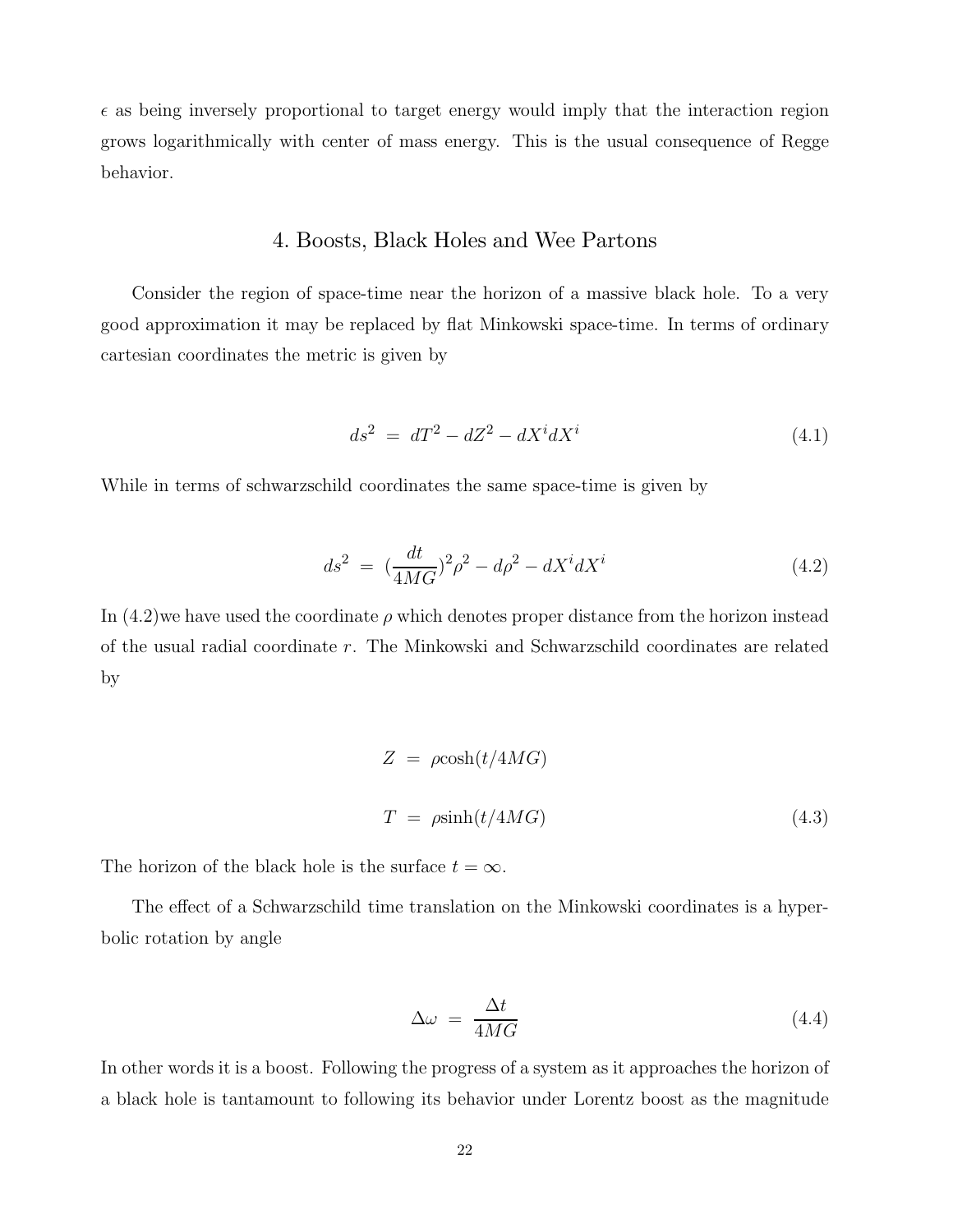of the boost parameter increases indefinitely. Any attempt to describe matter from the standpoint of an observer outside a black hole must come to grips with the issues of the previous sections.

The same point can be made in another way. As a particle falls toward the horizon it is accelerated from the point of view of a static observer. The momentum of the particle increases like

$$
p \rightarrow \exp(t/4MG) \tag{4.5}
$$

To give a proper account of the particle from the Schwarzschild frame we must have a description which is valid at ever increasing momentum.

Furthermore the infalling matter is "detected" by target particles, namely the outgoing thermal Hawking radiation. In the Schwarzschild frame, near the horizon, these particles have a fixed energy distribution centered near the Planck energy. The situation is essentially the same as when a high energy particle interacts with a fixed target.

Let us therefore consider the implications of the various behaviors described in sections 2 and 3.

#### 1) Einstein Lorentz

The particle is described as a fixed population of partons with no wee partons. As the particle falls, the Schwarzschild description sees a particle of fixed transverse size. Longitudinally the particle contracts exponentially rapidly in accord with (4.5). Eventually it occupies an vanishingly thin layer just above the horizon. This is the picture most theorists have in mind.

## 2) Feynman Bjorken

Next add wee partons to the picture. As the particle approaches the horizon we find an expanding halo that spreads out over the horizon and refuses to Lorentz contract. However the halo carries a negligible fraction of the momentum. The charge, angular momentum, isospin, baryon number, etc. are carried as in the more naive Einstein Lorentz case.

3) K.S.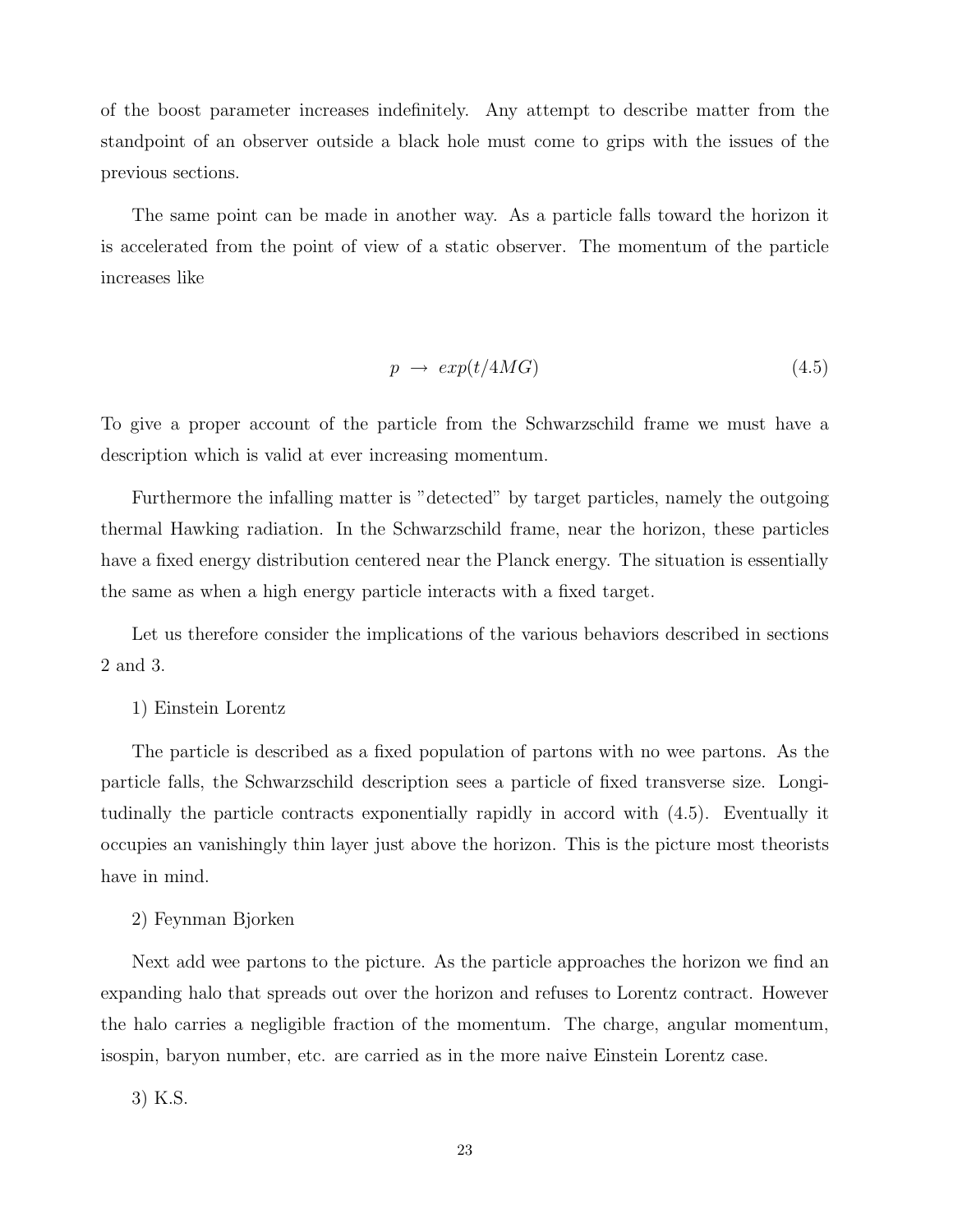Adding the effects of large  $P_{\perp}$  degrees of freedom we find that the formerly point like partons dissociate into small groups of partons, each of which further dissociates into yet smaller groups ad infinitum ( or until the planck or string scale is reached.)

## 4) Free String

In this case as a particle falls toward the horizon its partons dissociate into pairs. The evolution is similar to the replication of a dilute collection of microorganisms on a petri dish [17]. As long as the density remains much lower than the Planck density the area of the distribution grows logarithmically.

$$
R_{\perp}^2 = l_s^2 \log p_{-} \tag{4.6}
$$

Since the particle is composed entirely of wee partons it does not contract longitudinally and therefore it fills a nondecreasing layer above the horizon. Furthermore the various attributes which distinguish the particle type are spread according to (4.6). Using (4.5)we find that the particle grows with Schwarzschild time according to

$$
R_{\perp}^{2} = l_{s}^{2} \frac{t}{4MG} \tag{4.7}
$$

As explained in [3], (4.7)represents a sufficiently rapid growth rate for the particle to cover the horizon in a time short by comparison with the evaporation time

$$
t_{spread} = \frac{M^3 G^3}{l_s^2} \tag{4.8}
$$

As the particle or string grows the density at the center also grows like the momentum. As we have seen the density will approach the Planck density after which the system must spread more rapidly. Eventually the area of the infalling particle will grow in proportion to its momentum.

$$
A \sim G \exp(t/4MG) \tag{4.9}
$$

With this more rapid rate of growth the horizon is covered in a much shorter length of time than given in (4.8). The corrected formula is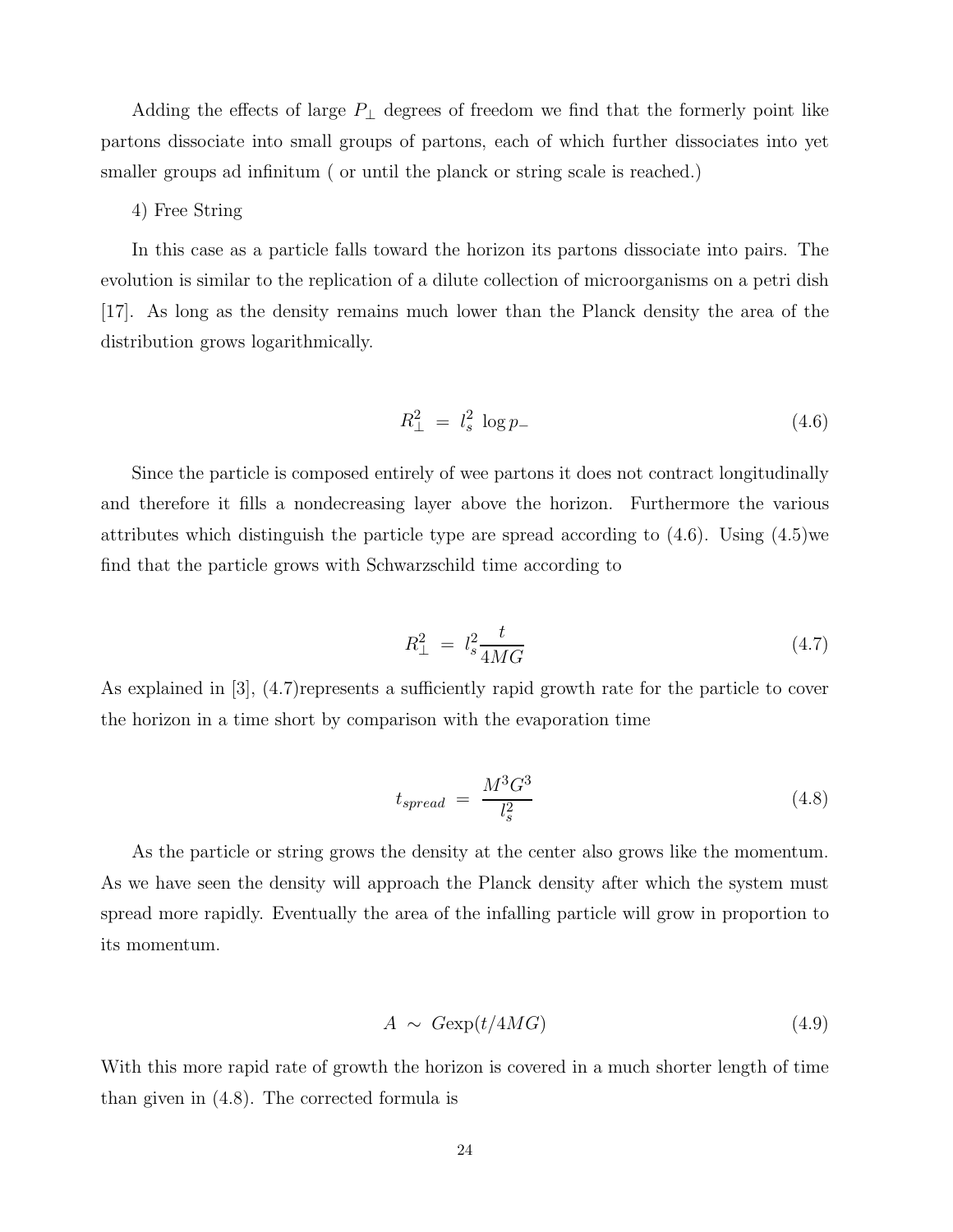$$
t_{spread} = 4MG \log(M^2 G^2)
$$
\n(4.10)

The spreading rate predicted by (4.9)appears to be closely connected to another basic physical principle. It is exactly the fastest rate consistent with causality [19]. To see why we need to introduce the idea of the stretched horizon. This is a surface a fixed proper distance,  $\rho_0$ , from the horizon where infalling matter collects. The numerical value of the distance does not matter. In terms of Minkowski coordinates the stretched horizon is given by

$$
Z^2 - T^2 = \rho_0^2 \tag{4.11}
$$

Now suppose an event occurs at some point of the stretched horizon. With no loss of generality we may take that point to be

$$
X^{i} = 0
$$
  

$$
T = 0
$$
  

$$
Z = \rho_0
$$
 (4.12)

The signal from this event is bounded by the forward light cone defined by

$$
T^2 = (Z - \rho_0)^2 + R^2_{\perp} \tag{4.13}
$$

where  $R_{\perp}^2 = X^i X^i$ . The intersection of the light cone with the stretched horizon is

$$
R_{\perp}^{2} = 2Z\rho_0 - 2\rho_0^2 \tag{4.14}
$$

For large Schwarzschild time this becomes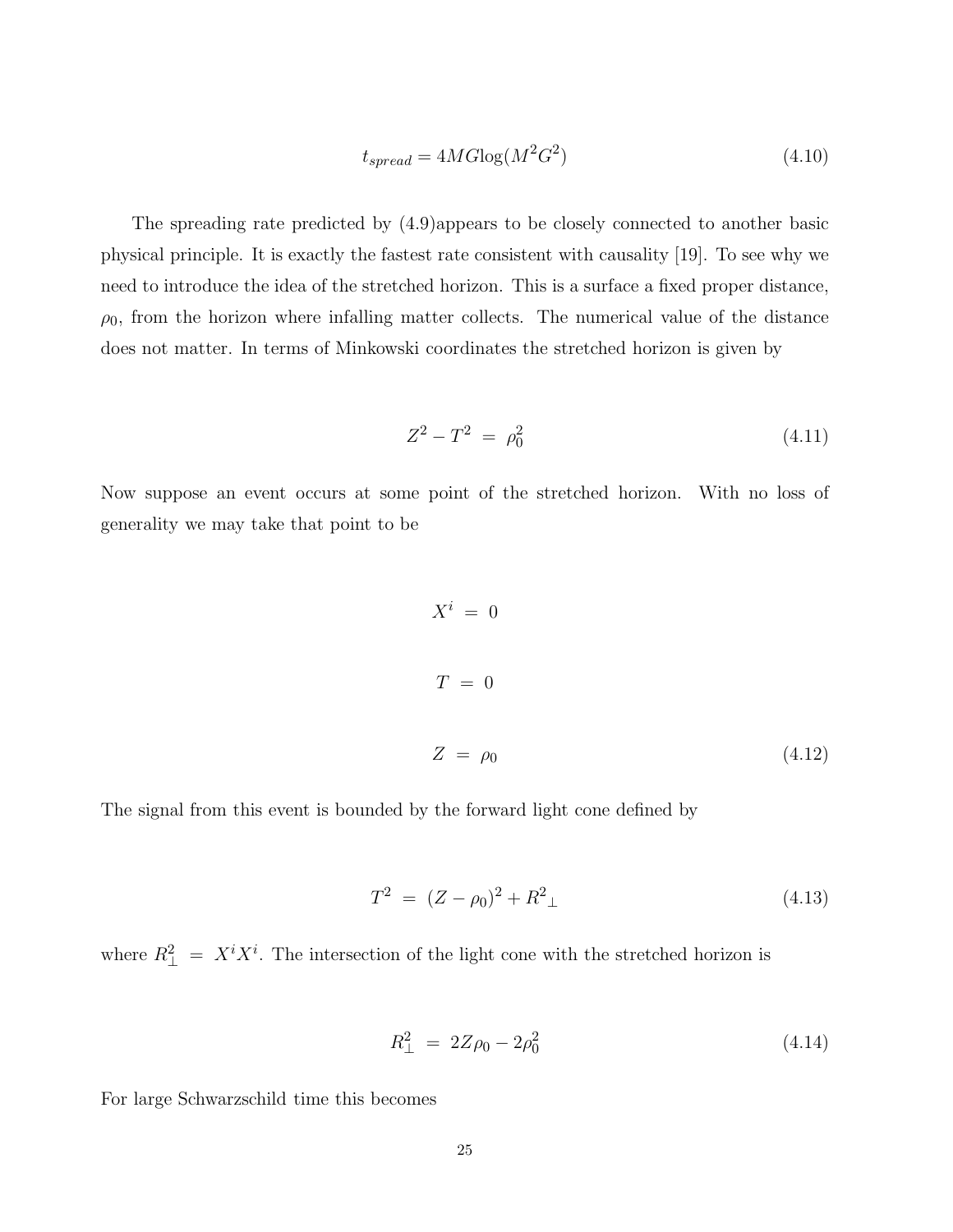$$
R_{\perp}^{2} = \rho_{0}^{2} exp(t/4MG) \tag{4.15}
$$

which agrees with  $(4.9)$ . The same exponential growth governs the spreading of a classical perturbation on the stretched horizon.

Thus far, I have mainly emphasized the anomalous transverse behavior of matter under extreme boosts and the implications for black hole physics. Let me now turn to the importance of the breakdown of Lorentz contraction. Once again start with the Einstein Lorentz behavior. A chunk of matter will occupy a longitudinal extension of order its inverse momentum. Using (4.5)we find

$$
\Delta \rho \sim \exp[-t/4MG] \tag{4.16}
$$

As seen by the observer outside the horizon, the matter contracts into an indefinitely thin layer. For this reason, the horizon can accommodate arbitrary amounts of Einstein Lorentz matter.

Wee partons, by contrast, are not subject to Lorentz contraction. This implies that in the Feynman Bjorken model, the halo of wee partons eternally "floats" above the horizon at a distance of order  $10^{-13}$ cm as it transversley spreads. The remaining valence partons carry the various currents which contract onto the horizon as in the Einstein Lorentz case.

By contrast, both the holographic theory and string theory require all partons to be wee. No Lorentz contraction takes place and the entire structure of the string floats on the stretched horizon. I have explained in previous articles how this behavior prevents the accumulation of arbitrarily large quantities of information near the horizon of a black hole. Thus we are led full circle back to Bekenstein's principle that black holes bound the entropy of a region of space to be proportional to its area.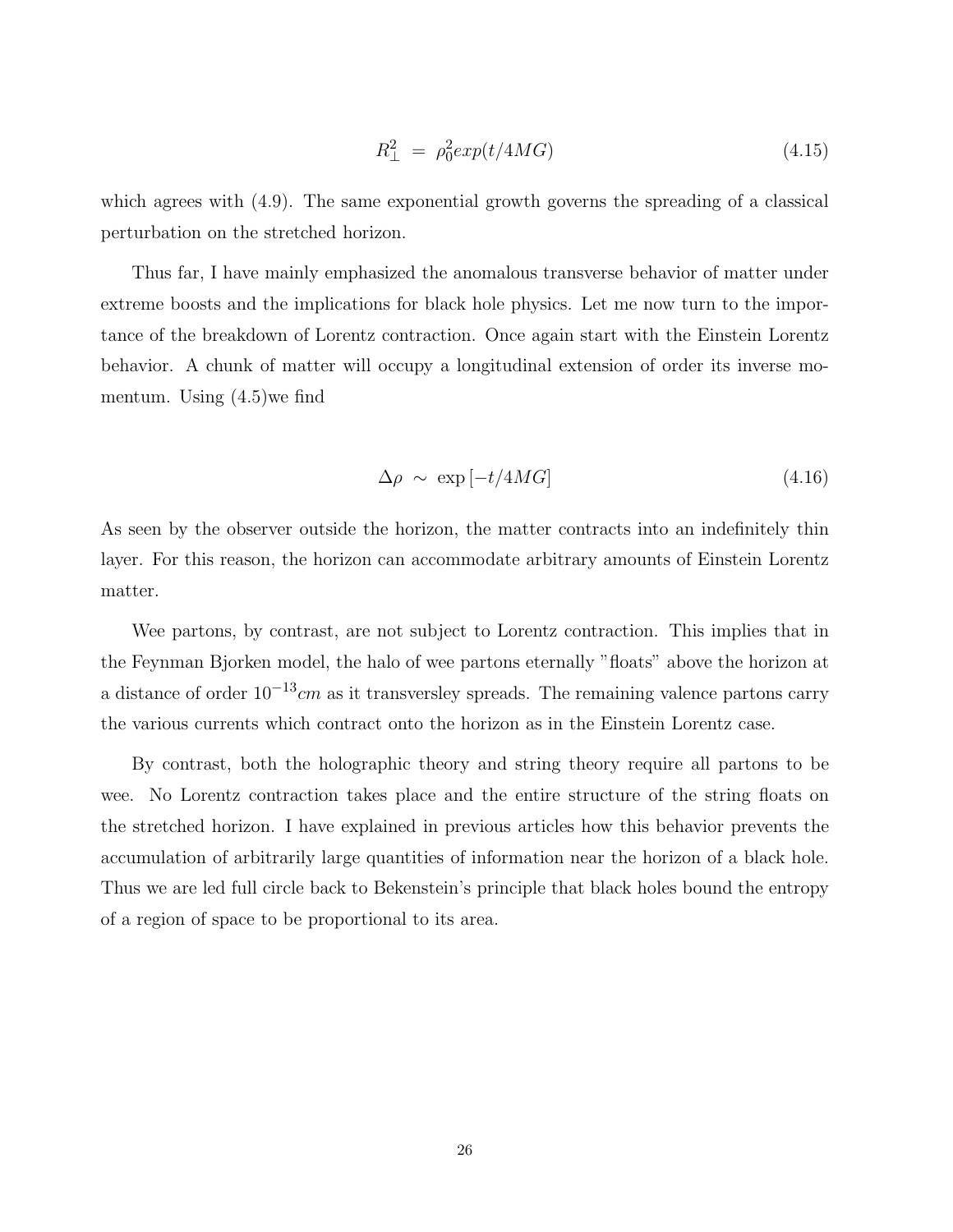# 5. Lattice String theory

Ordinary bosonic string theory has been written in a form which may help establish the relationship between string theory and the holographic principles described in the previous sections [5][2]. I will not reconstruct the theory here but instead the salient features will be listed and described. Details can be found in the original reference.

1) The theory is a light front quantum theory. The transverse plane is replaced by a discrete lattice with spacing  $l_s$ . The lattice spacing is kept FIXED throughout. A lower longitudinal momentum cutoff  $\epsilon$  is introduced so that  $p_$  comes in discrete units.

2) The theory is a gauge theory. On each link of the transverse lattice  $N \times N$  matrix fields exist. These fields have no  $x^-$  dependence. The matrix fields create and annihilate string bits which carry  $N \times N$  matrix indices. In [5] it was assumed that the fields were bosonic but could just as well have been fermionic. The physical states are gauge invariant and consist of occupied closed paths of links. Each string bit carries a single  $\epsilon$  unit of longitudinal momentum. The number of string bits in a closed string is given by

$$
n = p_-/\epsilon \tag{5.1}
$$

A closed configuration of string bits can be mapped to the periodic  $\sigma$  parameter space. Each string bit corresponds to an interval  $\delta\sigma$  of size  $\epsilon$ . The range of  $\sigma$  is from zero to  $p_-\$ . A given closed string defines a discretized version of a string configuration  $X_{\perp}(\sigma)$ .

3) The dynamics is provided by a Hamiltonian containing terms both quadratic and quartic in the matrix fields. The quartic terms are similar to plaquette terms in lattice gauge theory. In the limit  $N \to \infty$  the space of connected strings is closed under the action of the hamiltonian. An equivalent discretized string Hamiltonian describes the dynamics and spectrum.

4) Despite the fact that the transverse lattice spacing is fixed, in the limit  $\epsilon \to 0$  and  $N\rightarrow\infty$  the resulting theory exactly reproduces free string theory. All continuous space-time symmetries are restored and the spectrum and vertex operators exactly reproduce continuum free string theory.

5) For N not equal to infinity there are splitting and joining interactions similar to those in string perturbation theory. The string coupling constant is given by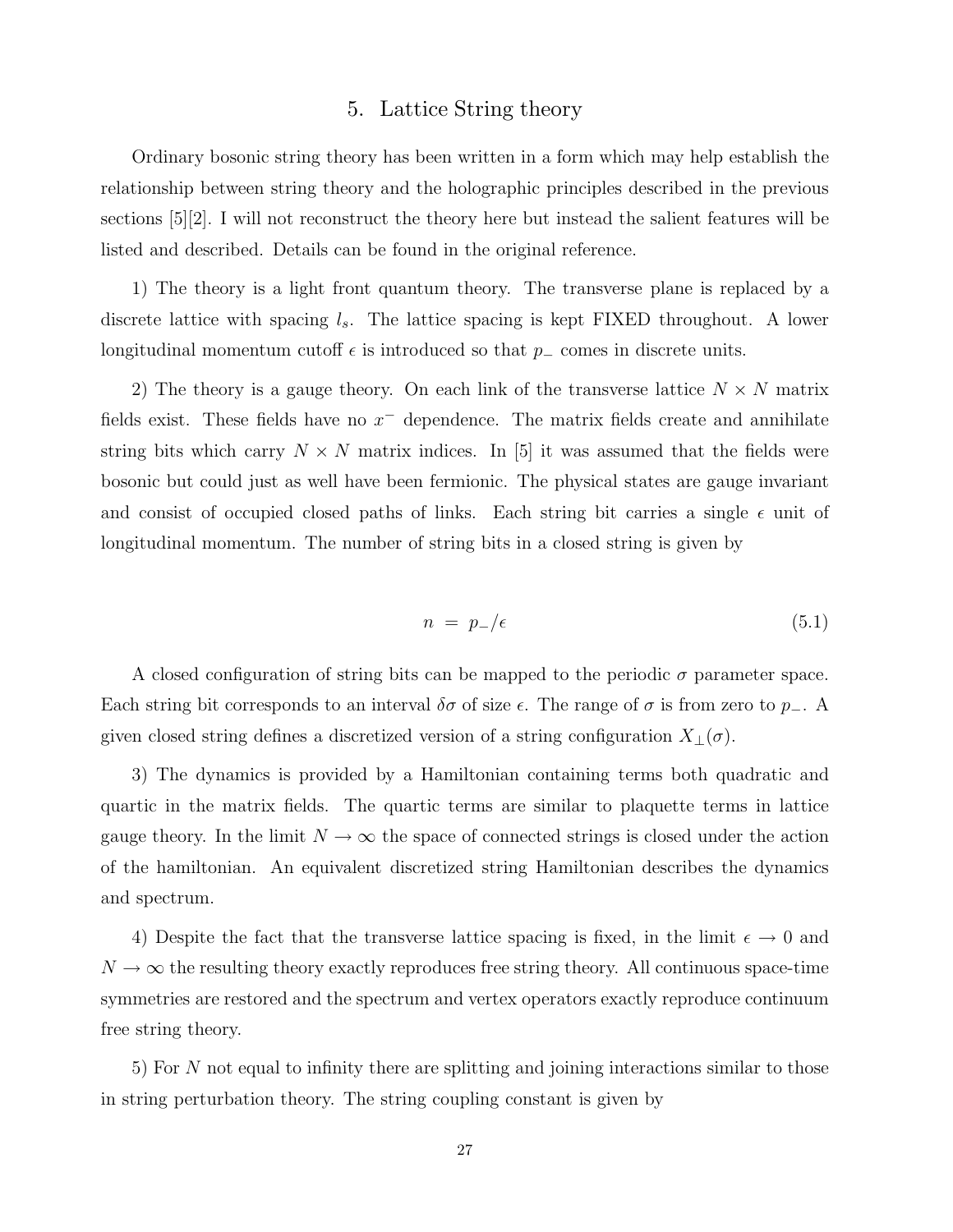$$
g = \frac{1}{N} \tag{5.2}
$$

It was not proven in  $[5]$  that the  $1/N$  expansion produces string perturbation theory But judging from similar examples, it probably does. Once again to get exact agreement the limit  $\epsilon \to 0$  is necessary. Unfortunately no supersymmetric version exists so it is not at the moment possible to eliminate the tachyon instability.

The theory described above is obviously in many ways similar to the holographic theory described in earlier sections. However the most important element has not been discussed yet. What happens to string theory when the string density gets large? It is to be emphasized that this will happen, even for just a single particle, as the mode cutoff increases. Furthermore, no matter how small we make  $g$ , the density eventually increases to the point where interactions become important.

There is no question that when the number of string bits passing through a link becomes of order  $N^2$  interactions become very strong. This is most obvious in the case of fermionic string bits. The maximum number of fermionic string bits kinematically allowed on a link is  $N^2$ . An effective infinite repulsion must prevent more than this number of string bits on a link. Just this number of string bits per link corresponds to one bit per Planck area.

In the bosonic case nonlinear effects do become important and it is possible at this point that it becomes energetically prohibitive to further increase the density. If it can be shown that the string density can not exceed  $1/l_p^2$  and that the good features of lattice string theory survive beyond perturbation theory ( supersymmetry will surely be important here ) then lattice string theory is a concrete example of a holographic theory. I believe that this is an extremely important problem for string theorists who want to show that string theory really exists and defines a quantum theory of gravity.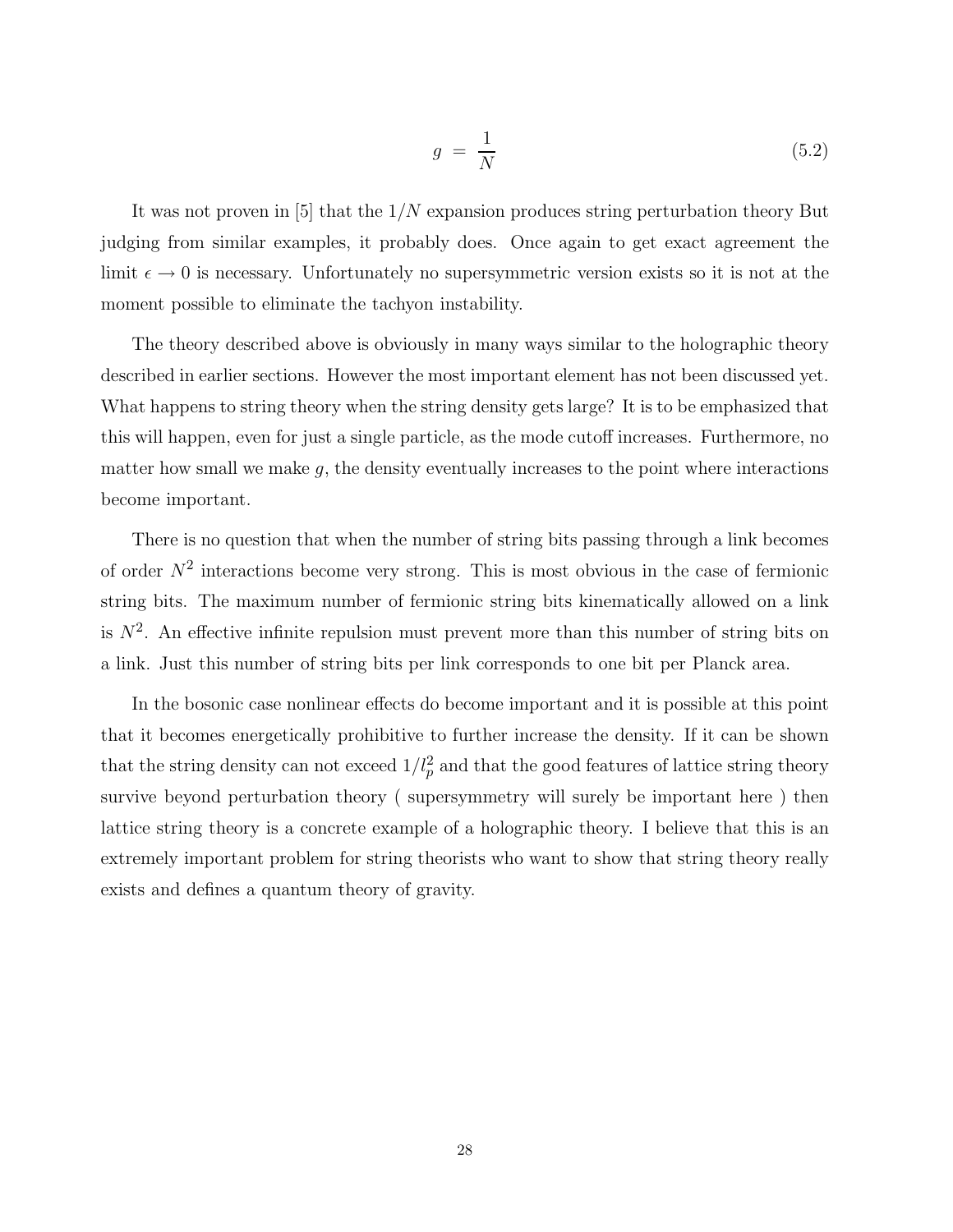# 6. Information Spreading

Let us now consider a system composed of several ordinary particles separated by some large transverse distance of orderL. As  $\frac{p_{-}(tot)}{\epsilon}$  increases to  $\frac{L^2}{l_p^2}$  $\frac{L^2}{l_p^2}$  the individual particles grow until they begin to overlap. If we further increase the momentum, one of two things may happen. The action of the boost operator could conceivably lead to an increasing transverse separation of the particles so that each maintains its spatial integrity. The other extreme is that the spatial identity of the individual particles is lost and they merge into a single disc whose area is proportional to  $p_{-}(tot)$ . This I believe is the far more reasonable answer. Before arguing in favor of this possibility I will describe the proposal a bit more fully.

First take a single particle and boost it to extreme momentum so that its area is macroscopic. Now consider a patch of the screen inside the image disc. The patch may also be macroscopic but it is assumed significantly smaller than the disc. The region within the patch may be described by a density matrix  $\rho(patch)$ . We now wish to know how much information about the particular state of the particle is contained in  $\rho(path)$ . As we shall see the only answer which is consistent with what we know about black holes is there is essentially no information in  $\rho(path)$ . In other words the identity of the particle gets lost unless we look at the global and very complex correlations involving the whole disc. This kind of behavior has been brilliantly analyzed by D. Page [20].

Now consider several particles which are so extremely boosted that their image discs completely lose their individuality and are replaced by one large disc. Once again I assume that the state of the system can not be recovered by local measurements involving small patches. Two arguments, both involving black holes, will now be given to support these assumptions.

First, let us consider an experimental arrangement to resolve a pair of well separated particles moving along the z axis with transverse separation L. A target particle at rest is introduced. As in sect.3 the energy of the target determines the cutoff  $\epsilon$ . At first if the momentum is relatively low the target collides with at most, one of the particles, the other continuing on its way. To see the second particle the target must be moved.

Now let  $p_-(tot)$  become much larger than  $\frac{eL^2}{l_p^2}$ . In this event the black hole which forms will generally swallow both particles and the pair will behave like a single particle. Furthermore, from the resulting quasithermal collision products it will be very difficult to reconstruct the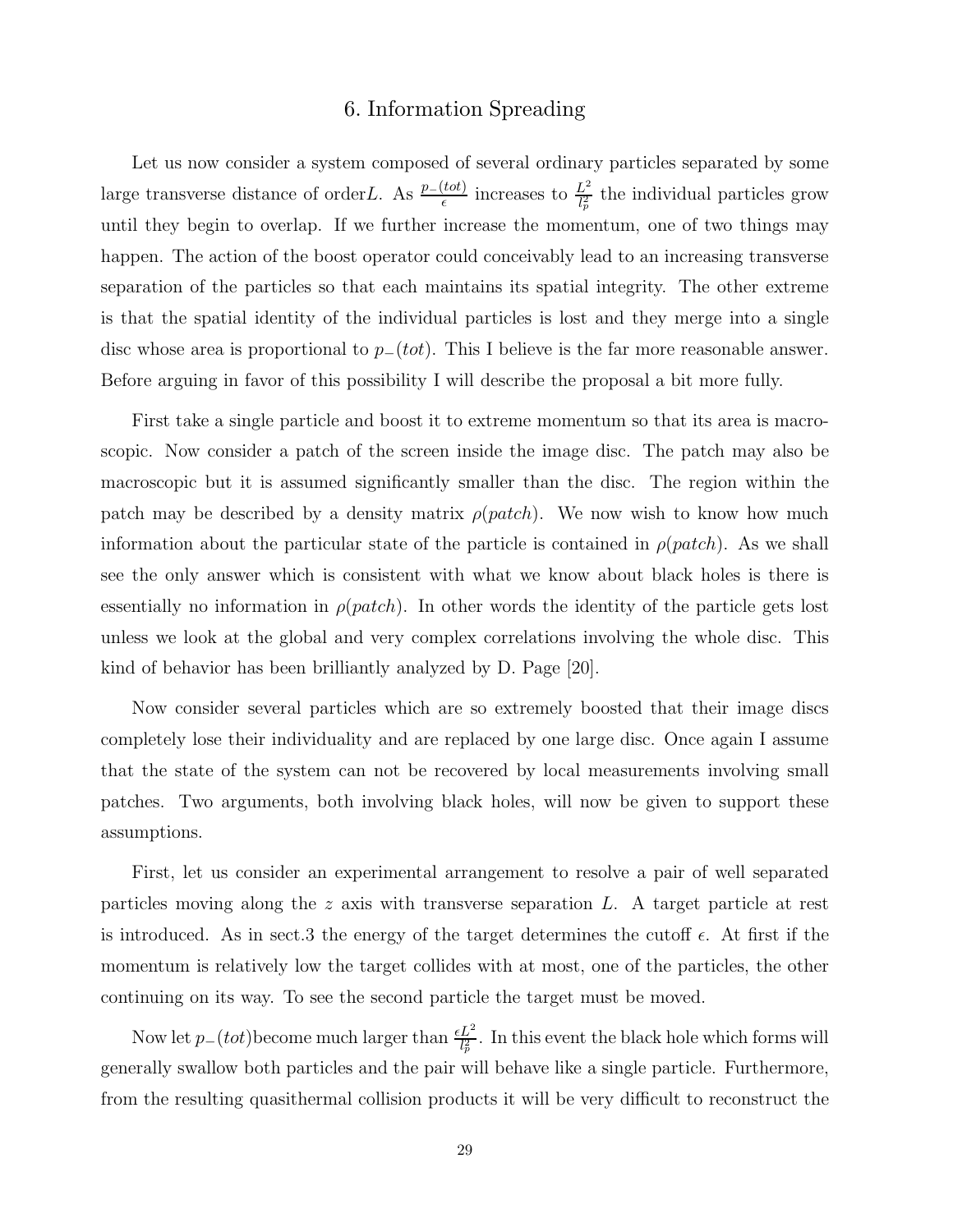original system.

One can obtain more insight into the local properties of the image disc by considering the matter falling toward a horizon. As we have seen, the evolution is generated by the boost operator. As we know, the local properties of the stretched horizon of a black hole are described by a thermal density matrix. Such a local thermal state has lost almost all information about the details of the infalling matter. Therefore it must be a property of the boost operator that it locally obliterates the distinctions between states.

We can now imagine the following gedanken calculation to confirm this picture. We consider a single physical particle composed of  $\frac{p_-}{\epsilon}$  string bits. For definiteness we can use the yet to be discovered lattice version of interacting supersymmetric light front string theory. Now let  $p_$  grow enormous and consider a small but macroscopic patch centered near the center of mass of the particle. First we would like to see that  $\rho(patch)$  becomes independent of the initial particle. Moreover the relation with the black hole horizon suggests a quantitative test. Given the density matrix, an entropy for the patch may be computed

$$
S = -Tr\rho(path)Log[\rho(path)]
$$

This should tend to the universal horizon entropy

$$
S = \frac{area}{4G}
$$

# 7. Discussion

Perhaps the most disturbing feature of the theory I have outlined is the is the continual presence of the parameter  $\epsilon$ . One should of course expect that this parameter eventually disappears from the ordinary, on shell, S matrix elements that are usually considered the proper business of string theory. We may of course declare that this is the only allowable business. In so doing, with a single blow we not only eliminate reference to  $\epsilon$  but we also solve the great paradox of black hole quantum mechanics. Simply put, in string theory the formation and evaporation of a black hole must be described by an S matrix because string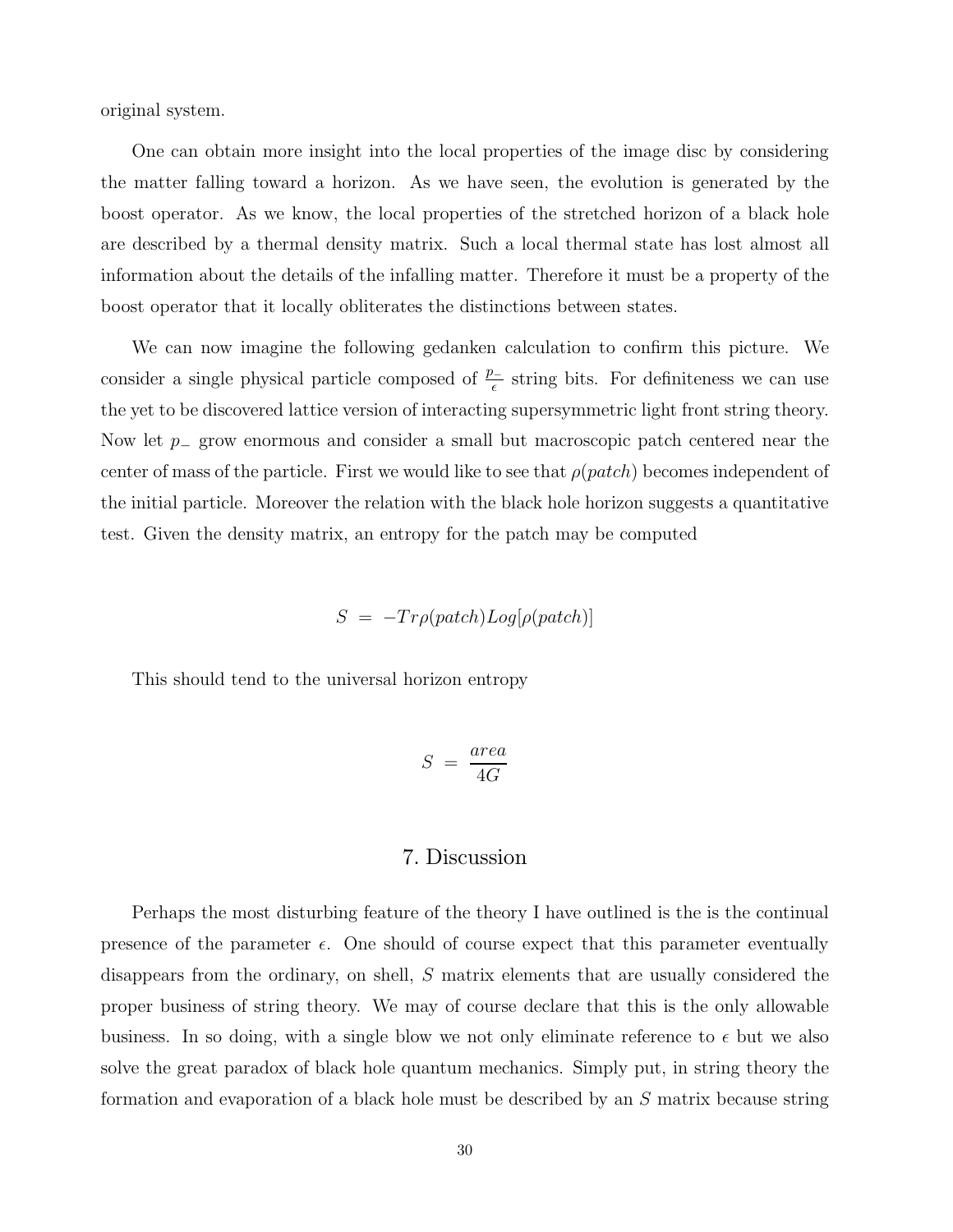theory is an S matrix theory. Obviously this is an unsatisfactory conclusion to the debate. In particular it would not permit us to discuss physics from the viewpoint of a freely falling observer, falling into a black hole. This is a severe limitation indeed since we ourselves may well be entering the horizon of an enormous black hole. We have no way of knowing.

The parameter  $\epsilon$  is the price we pay for a more detailed space time description which allows any discussion of these sorts of issues. Furthermore this parameter is not without physical meaning. As Bohr emphasized the discussion of a physical process is incomplete without a specification of the apparatus. In particular the time resolution of the apparatus plays a central role in any effort to describe a theory which has arbitrarily high frequency internal motions as string theory has. The apparatus in question may be a particle detector, an atom, or the Hawking radiation emitted from a black hole's horizon.

Starting with the Bekenstein 't Hooft view of information and area we have been led to an extremely unconventional view of the quantum theory of gravity. In particular all those concepts which derive from the idea of a gravitational field independently fluctuating in each Planckian volume element have no place in the present theory. For example, the idea of Planck scale space-time foam or more generally, the notion of a path integral over a 3+1 dimensional metric may make no sense. In fact it is unclear that there is any domain of phenomena in which the conventional gravitational field should be treated as something to be integrated over at least with anything like the usual integrand. At best there might be a region between the string scale and the Planck scale where a semiclassical approximation to a weakly fluctuating gravitational field might hold. It is clear that if the present ideas are correct then by the time that the planck scale is reached, the number of nonredundant degrees of freedom is infinitely smaller than what is ordinarily envisioned. It seems to me that this must have an important long range effect on gravitational research.

In the short term there are a number of areas in which progress can be made. First a better understanding of the concept of fixed points and their relation to Lorentz boosts and high energy scattering is possible in ordinary field theories like QCD [8].

Secondly, for string theory to provide an interesting candidate for a holographic theory, several missing ingredients have to be filled in. The first would be to show that the  $1/N$ expansion reproduces the bosonic string perturbation expansion. However, even if this can be done, the theory can not be analyzed nonperturbatively because of the tachyon instability. Therefore it is very important to determine if the lattice model can be supersymmetrized.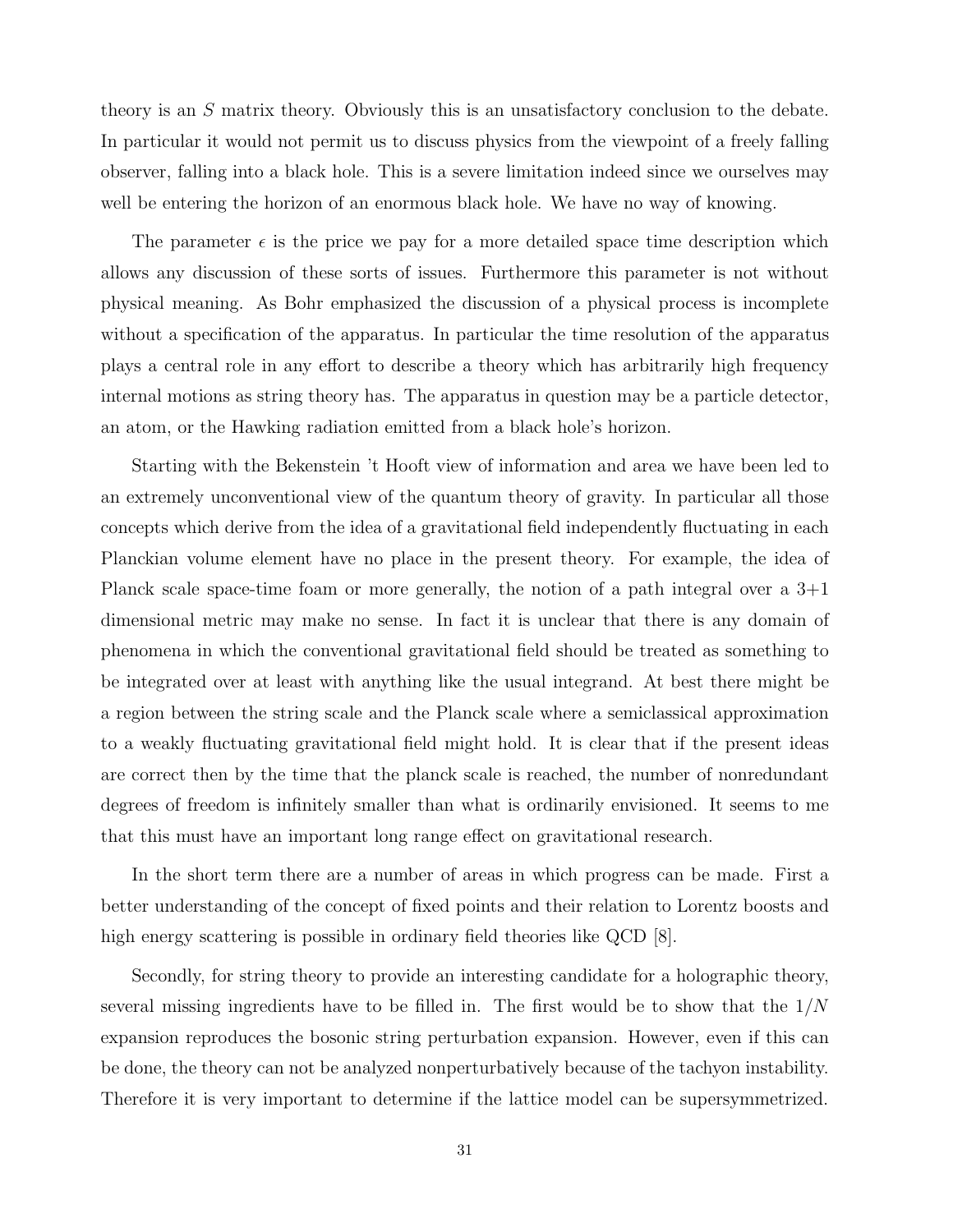Assuming this is possible, we can then attack the nonperturbative issues. From the present point of view the most important questions would be the following:

Does the theory retain its good features nonperturbatively. In particular are the continuous symmetries such as translation, rotation, and full Lorentz symmetry left intact?

In the limit of vanishing cutoff, is the density of string bounded at about  $N^2$  bits per link?

If these questions can be answered in the affirmative then string theory provides us with a concrete example of a holographic world.

## Acknowledgements:

During the month of July of this year I visited Gerard 't Hooft in Utrecht. Much of my thinking about these problems was stimulated by our discussions during this time. The idea that the world is in a sense two dimensional is 't Hooft's but it resonated very closely with my own thinking about horizons and strings. The way of implementing the idea, and its possible connections with string theory, is mine but it was very heavily influenced by our conversations.

I would like to thank both 't Hooft and John Preskill for emphasizing that information can and should spread at the causal limit as matter approaches a horizon.

Finally I benefitted from discussions with Kenneth Wilson and Robert Perry, about boosts and renormalization fixed points in light front quantum mechanics and Lev Lipatov about high energy scattering.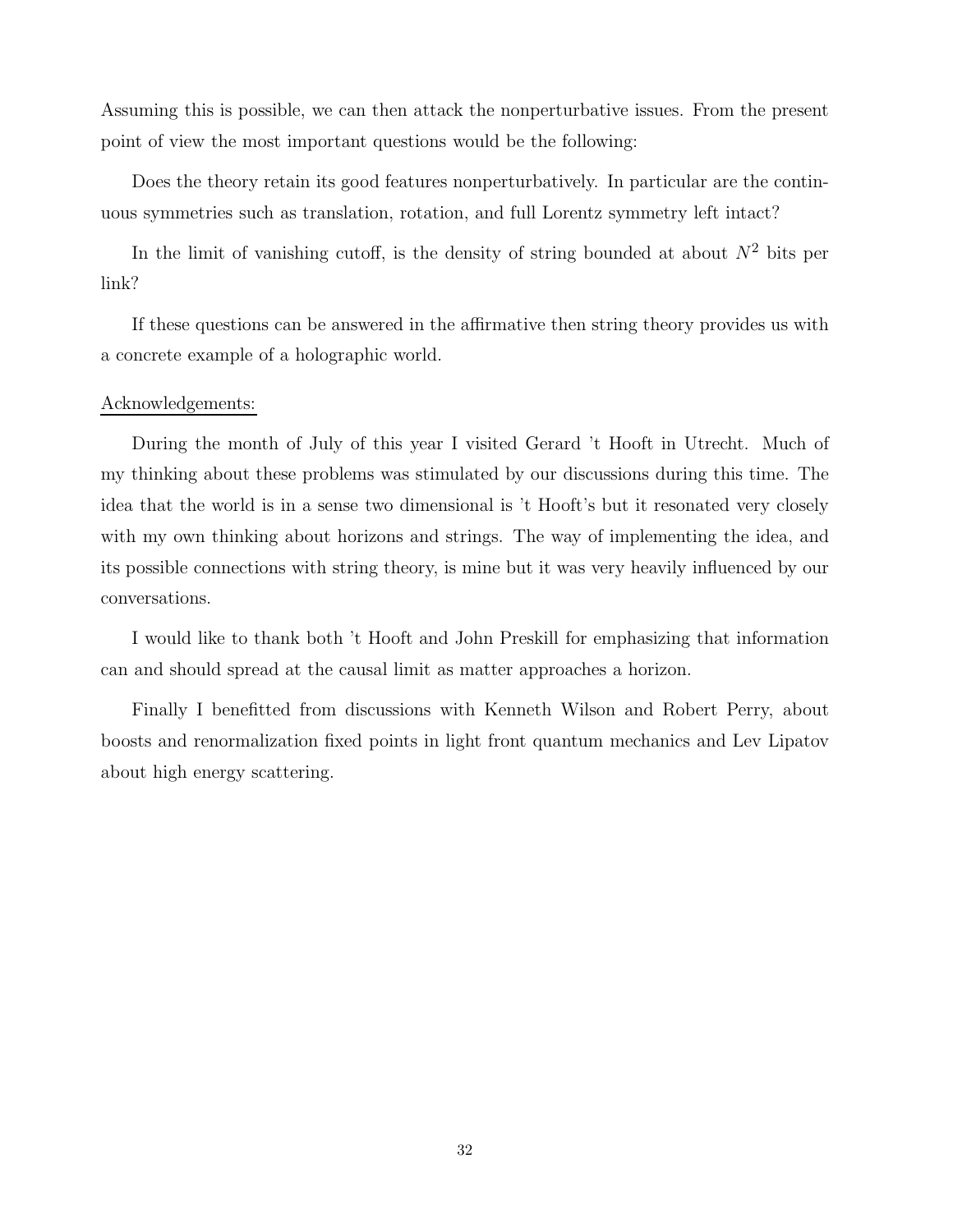## REFERENCES

- 1. G 't Hooft, Dimensional Reduction in Quantum Gravity, Utrecht Preprint THU-93/26, [gr-qc/9310006](http://arxiv.org/abs/gr-qc/9310006)
- 2. C. Thorn Published in Sakharov Conf on Physics, Moscow, (91):447-454
- 3. L. Susskind, Phys. Rev. D49 (1994), 6606.
- 4. J. D. Bekenstein, Phys Rev D49 (1994), 1912
- 5. I. Klebanov and L. susskind, Nucl. Phys. B309 (1988), 175
- 6. C Misner, K. Thorne and J. Wheeler Gravitation (1970) WH Freeman and Co.
- 7. J. Kogut and L. Susskind, Physics Reports 8,no 2 (1973), 75
- 8. R. Perry and K. Wilson, Nucl. Phys. B403 (1993), 587.
- 9. J. Kogut and K. Wilson, Physics Reports 12C (1974), 75
- 10. L. Lipatov, Jetp Lett 59 (1994), 596, A.H.Mueller CU-TP-640, n.d. (94) [hep](http://arxiv.org/abs/hep-th/9408245)[th/9408245](http://arxiv.org/abs/hep-th/9408245)
- 11. R. P. Feynman, Third Topical Conference in High Energy Collisions of Hadrons, Stoney Brook,N.Y. Sept 1969
- 12. J.D. Bjorken and E. Paschos,, Phys. Rev. 185 (1969), 1975
- 13. J. D. Bjorken, Conf, Intern. on Duality and Symmetry in Hadron Physics, Tel Aviv , (1971)
- 14. J. Kogut and L. Susskind, Phys Rev D9 (1974), 697,3391
- 15. G. Altarelli and G Parisi, Nucl. Phys. B126 (1977), 298
- 16. M. Karliner, I Klebanov and L. Susskind, Int. Journ. Mod. Phys. A3 (1988),
- 17. A. Mezhlumian, A. Peet, and L. Thorlacius, String Thermalization Near a Black Hole Horizon, preprint SU-ITP-94-4, NSF-ITP-94-17, February 1994, [hep-th/9402125.](http://arxiv.org/abs/hep-th/9402125)
- 18. G. Veneziano, DST workshop on Particle Physics: Superstring Theory, Kanpur 1987, ed. H.S.Mani and R. Ramachandran (World Scientific, Singapore) p.1; Superstring '89 Workshop, Texas A&M University, ed. R. Arnowitt et al. (World Scientific, Singapore) p. 86, and references therein.